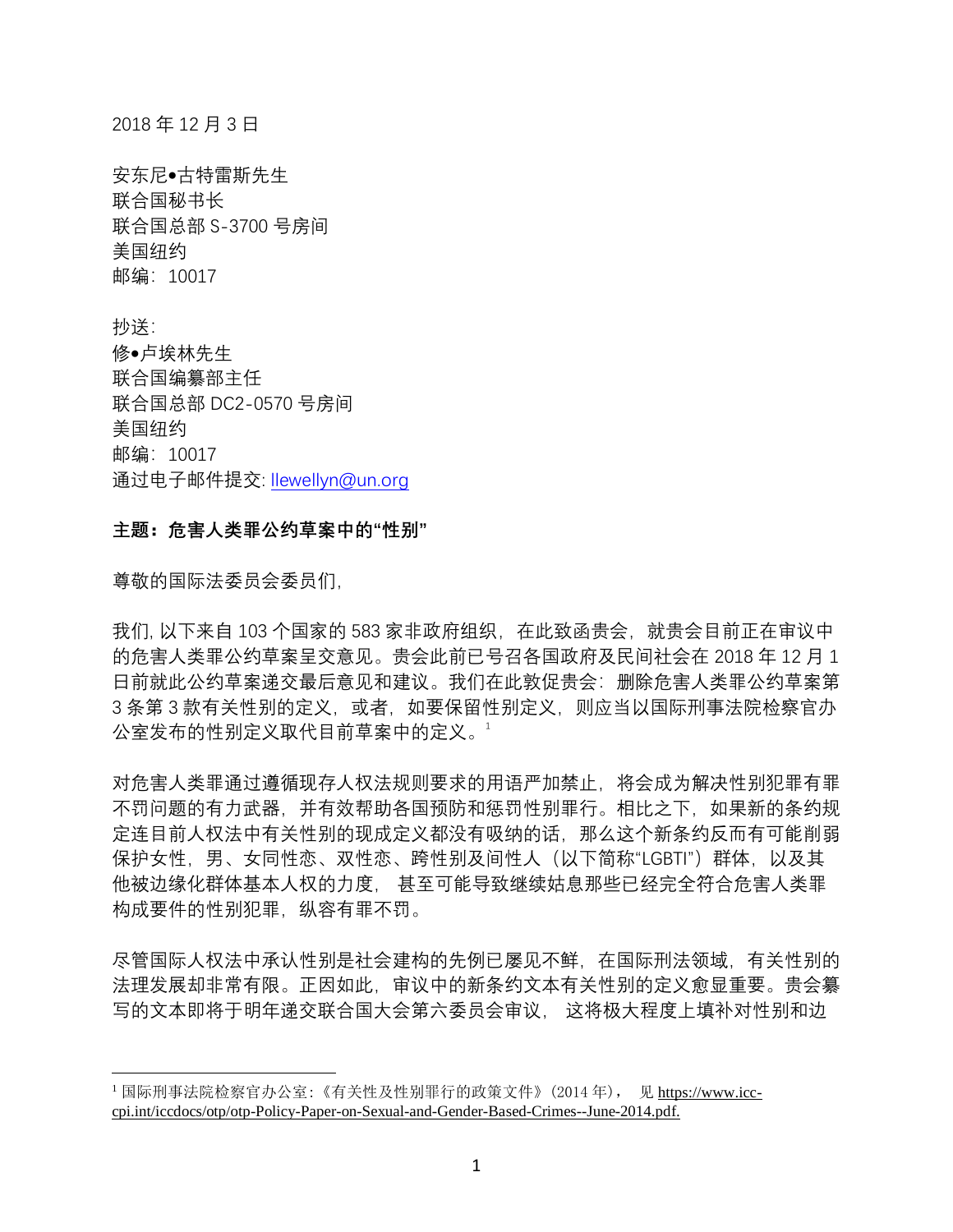缘群体的法律理解。基于此,我们郑重提请贵会重视删除或者修改草案第 3 条第 3 款有 关性别定义的重大意义。

在咨商民间社会相关专家的过程中,大家普遍提出一个令人担忧的问题:目前的危害人类 罪条约草案直接沿用了《罗马规约》中有关性别的定义。这个定义写道:"'性别'

(gender)一词应被理解为是指社会上的男女两性(sexes)"。令人遗憾的是,《罗马规 约》通过至今二十年,国际刑事法院还从未有过一起基于性别迫害犯罪事由起诉成功的案 例。虽然无法就此一点盖棺定论,但可以说这一失败,很大程度上源于此性别定义含义模 糊。

过去二十多年,多个区域性人权机制和联合国人权机制(包括条约机构)、专家、法学家 们都采纳了承认性别社会建构的学说。2 值得一提的是, 《罗马规约》中有关性别的定义 从未被任何其他人权文件或人权机制采纳。与之形成鲜明对比的是,国际刑事法院检察官 办公室则同样采纳了国际法认可的对性别的理解。在其2014年发布的《有关性及性别罪 行的政策文件》中,国际刑事法院检察官办公室释明了《罗马规约》中所规定的"性别" 是 指:"根据《罗马规约》第7条第3款,'性别'…一词应被理解为是指社会上的男女两性 (sexes)。该定义承认性别社会建构,也承认那些施加于女人、男人以及女孩、男孩身 上的性别角色、行为、活动,以及特征要求"。<sup>3</sup> 与此相应,政策文件还将性别与生物学意 义上的性别相区分,指出生物学意义上的性别是指"那些定义男人、女人的生理、心理特 征"。"检察官办公室的定义作出如此澄清,也反映了数十年来有关社会性别建构的理解。 这是自《罗马规约》通过以来,国际刑法中唯一有关性别的定义。

最后, 除"性别"以外, 公约草案并未对其他受到保护的受迫害人群类别做定义。因此, 专 门针对性别下一个定义,言下之意是基于性别的迫害是次等重要的,或者是应施加条件限 制的,与其他受保护类别无法相提并论。

就全球范围而言, 针对性与性别的犯罪是在冲突相关的犯罪中向来最少受到追究和惩罚 的犯罪类别。据联合国妇女署的调查分析,"对性暴力的狭隘定义使得性别不平等得以成

<sup>3</sup> 国际刑事法院检察官办公室:《有关性及性别罪行的政策文件》(2014 年), 见 https://www.icccpi.int/iccdocs/otp/otp-Policy-Paper-on-Sexual-and-Gender-Based-Crimes--June-2014.pdf.

 $\overline{a}$ 

<sup>2</sup> 具体事例参见, 联合国秘书长,《防止基于性取向和性别认同的暴力和歧视》,UN Doc. A/73/152 (2018 年 7月 12 日); 美洲人权法院咨询意见, OC-24/17 (2017 年 11 月 24 日) 第 32 段; CAT, 防止酷刑和其他残忍、 不人道或有辱人格的待遇或处罚小组委员会第九次年度报告, UN Doc. CAT/C/57/4 (2016 年 3 月 22 日); CEDAW, 第 33 号一般性意见, UN Doc. CEDAW/GC/33 (2015 年 8 月 3 日); CAT 第 3 号一般性意见, UN Doc. CAT/C/GC/3 (2012年11月19日); CEDAW, 第28 号一般性意见, UN Doc. CEDAW/GC/28 (2010年12月16 日); 第 2 号一般性意见, UN Doc. CAT/C/GC/2 (2008 年 1 月 24 日); ICESCR, 第 16 号一般性意见, UN Doc. E/C.12/2005/4 (2005 年 8 月 11 日); 秘书长, 《酷刑和其他残忍、不人道或有辱人格的待遇或处罚问题》, UN Doc. A/56/156 (2001 年 7 月 3 日); ICCPR, 第 28 号一般性意见, UN Doc. CCPR/C/21/Rev.1/Add.10, (2000 年 3 月 29 日); 秘书长报告: 第四次妇女问题世界会议成果的执行情况(北京行动纲领) (1996年9月3日); CEDAW, 19 号一般性意见, UN Doc. A/47/38 (1992 年).

**<sup>4</sup>** 同上,引自世界卫生组织,《当我们在谈"性"与"性别"时,我们在说什么?》。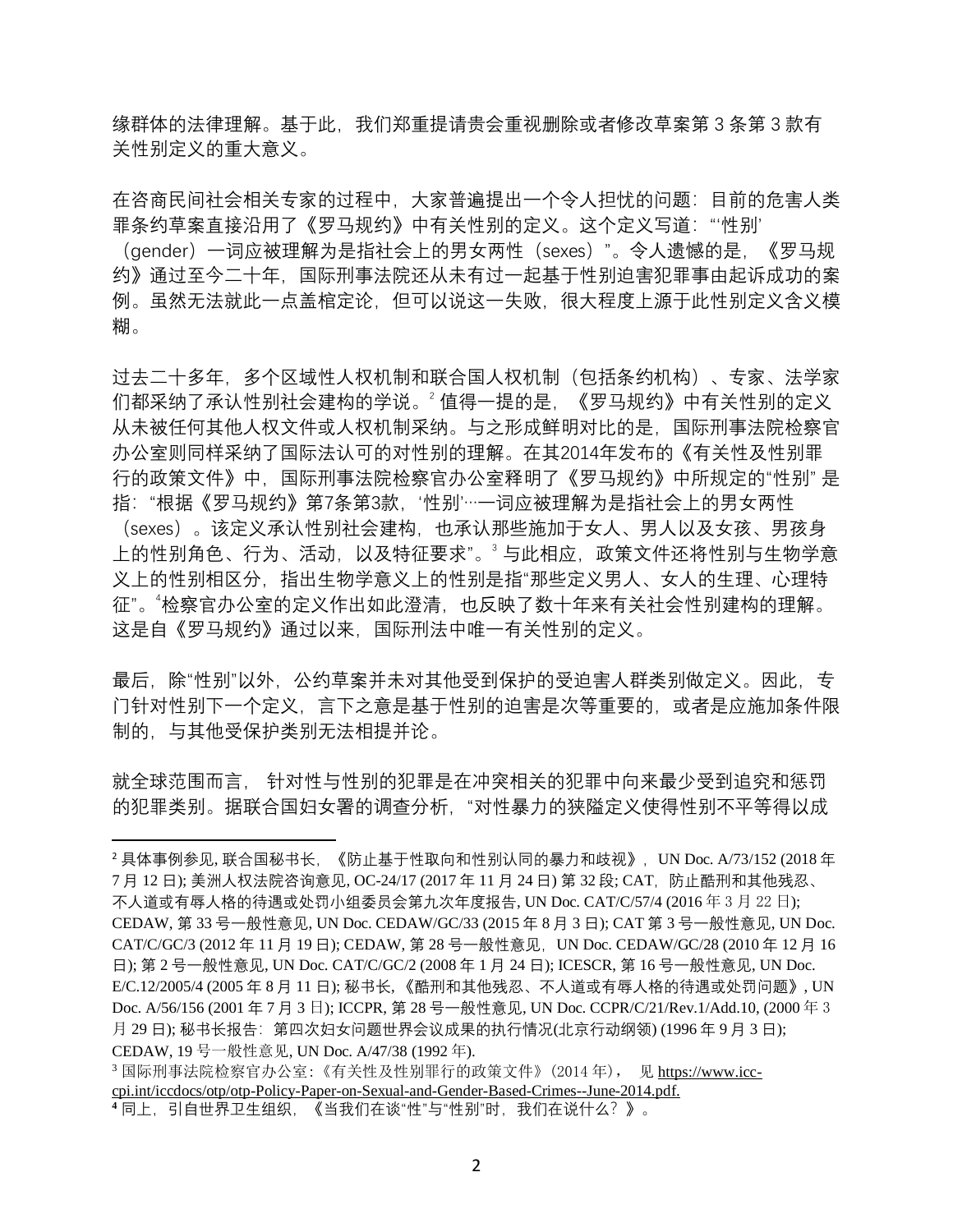文化,妨碍受害者诉诸正义,也导致国际公约和框架的实施困难重重"。"目前在议的条约 提供了一个难得的减少起诉性与性别犯罪法律障碍的契机。一部充分反映当前人权法发展 成果的文本有助于确保将来通过的危害人类罪公约不会进一步强化女性、LGBTI和其他被 边缘化受害群体权益被削减的现状。一部充分反映当前人权法发展成果的文本还可以帮助 各国预防、惩罚性别犯罪,保护受害人,明确宣示:此类暴行不容姑息,一旦发生绝不会 有罪不罚,而所有受害者的权益都应受到保护。

我们特此提请贵会:将性别定义删除,或者修改目前危害人类罪草案中的定义,代之以国 际刑事法院检察官办公室提出的定义。

更多信息请联络一下机构负责人:

- Jessica Stern, [jstern@outrightinternational.org](mailto:jstern@outrightinternational.org), 执行主任, 国际全面行动, 纽约, 美国
- J.M. Kirby, Esq., [kirby@madre.org,](mailto:kirby@madre.org) 人权倡导部主任, MADRE, 纽约, 美国
- Lisa Davis, [davisl@mail.law.cuny.edu,](mailto:davisl@mail.law.cuny.edu) 纽约城市大学法学院人权与性别正义诊所法学 副教授, 纽约, 美国
- Rene Urena, [rf.uruena21@uniandes.edu.co](mailto:rf.uruena21@uniandes.edu.co), 洛斯安第斯大学社会法学研究中心法学 副教授,波哥大,哥伦比亚

此致,

- Abortion Rights Coalition of Canada, Vancouver, Canada
- Access Chapter 2, Johannesburg, South Africa
- Accountability International, Cape Town, South Africa
- Action de Solidarité des Femmes pour la Femme et l'Enfant, en sigle "ASOFFE", Uvira, République Démocratique d Congo
- Action pour la Lutte Contre l'Injustice Sociale (ALCIS), Bukavu, République Démocratique du Congo (RDC)
- **E** Adhikaar, New Delhi, India
- Advocates for Youth, Washington, D.C., United States
- Afghan Women's Organization for Equaity, Herat City, West Region/Afghanstan
- Agency for Economic Development & Empowerment, Monrovia, Liberia
- AIDS Information Centre-Uganda, Kamapala, Uganda
- AIM, Geneva, Global

 $\overline{a}$ 

- Akahata A.C., Buenos Aires, Argentina/Latin America
- Akina Mama wa Afrika, Kampala, Uganda/Africa

<sup>5</sup> 联合国妇女署与联合国法治与冲突中的性暴力专家小组,联合国发展署,《冲突中性暴力的责任:确定阿 拉伯地区国家司法管辖区在理论和实践方面的差距》,2018 年 4 月。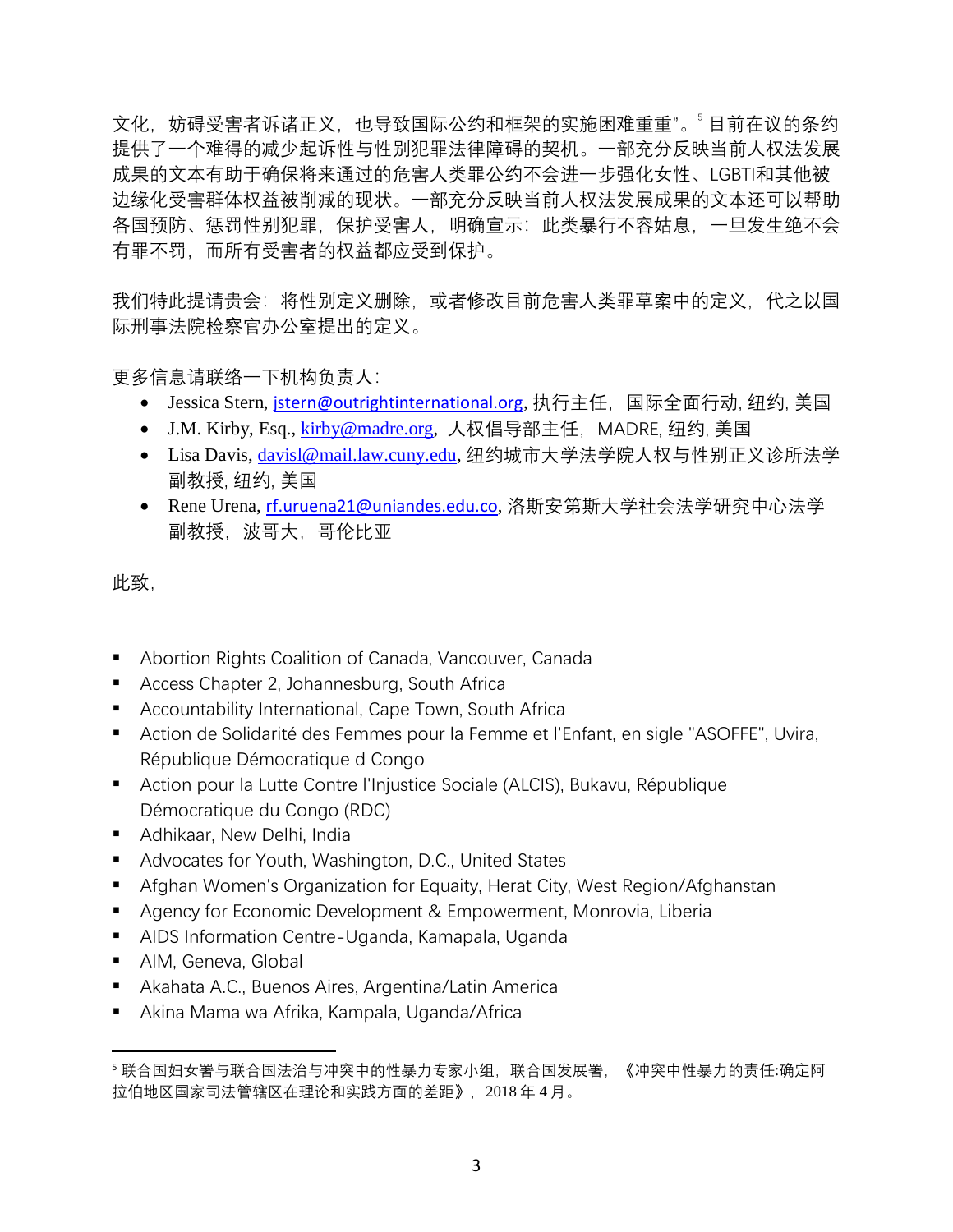- Aliados / hombres por la igualdad de género, Lima, Perú
- All Out, New York, United States
- **E** All Survivors Project, London, Global
- Allard K. Lowenstein International Human Rights Clinic, Yale Law School, New Haven, United States
- Alliance for Choice, Belfast-Antrim, United Kingdom
- Alouen, Algiers, Algeria
- Alternative Law Forum, Bangalore, India
- American Jewish World Service, New York, United States
- American Psychological Association, Washington, D.C., United States
- ANDISEX, Jinotepe, Nicaragua
- API Equality-LA, Los Angeles United States
- Arab Foundation for Freedoms and Equality (AFE), Beirut, Lebanon
- Arc International, Canada
- Arus Pelangi, Jakarta, Indonesia
- ASEAN SOGIE Caucus, SouthEast Asia
- ASEAN Youth Forum, Yogyakarta, Southeast Asia
- Asia Catalyst, New York, United States
- Asia Pacific Transgender Network, Bangkok, Thailand
- Asian Press Institute, Colombo, Sri Lanka
- Asociación Cnetro de Desarrollo Psicosocial Taller de Vida, Bogotá D.C., Colombia-Sur America
- Asociación de Afrodescendientes Nelson Mandela, San Martha-Magdalena, Colombia
- Asociación de Derechos Humanos Cozumel Trans, Tegucigalpa-Francisco Morazan, Honduras
- Asociacion Internacional de Familias por la Diversidad Sexual, Barcelona, Spain
- Asociacion Lideres en Accion, Bogota, Colombia
- Asociación OTD Chile, Santiago, Chile
- Asociación Silueta X, Guayaquil, Ecuador
- Asociacion trans de panamá, Panamá, Panamá oeste
- Asoprosex, Cartago, Costa Rica
- Asosiacion de Sindicalistas de Emcali Asosiemcali, Cali, Colombia
- Associação ILGA Portugal, Lisboa, Portugal
- Association of Transgender People in the Philippines (ATTP), Manila, Philippines
- Association Roditeli, Sofia Bulgaria
- ATHENA Network, Seattle, United States
- Athlete Ally, United States
- Auckland Rainbow Community Church, Auckland, New Zealand
- AWID, Global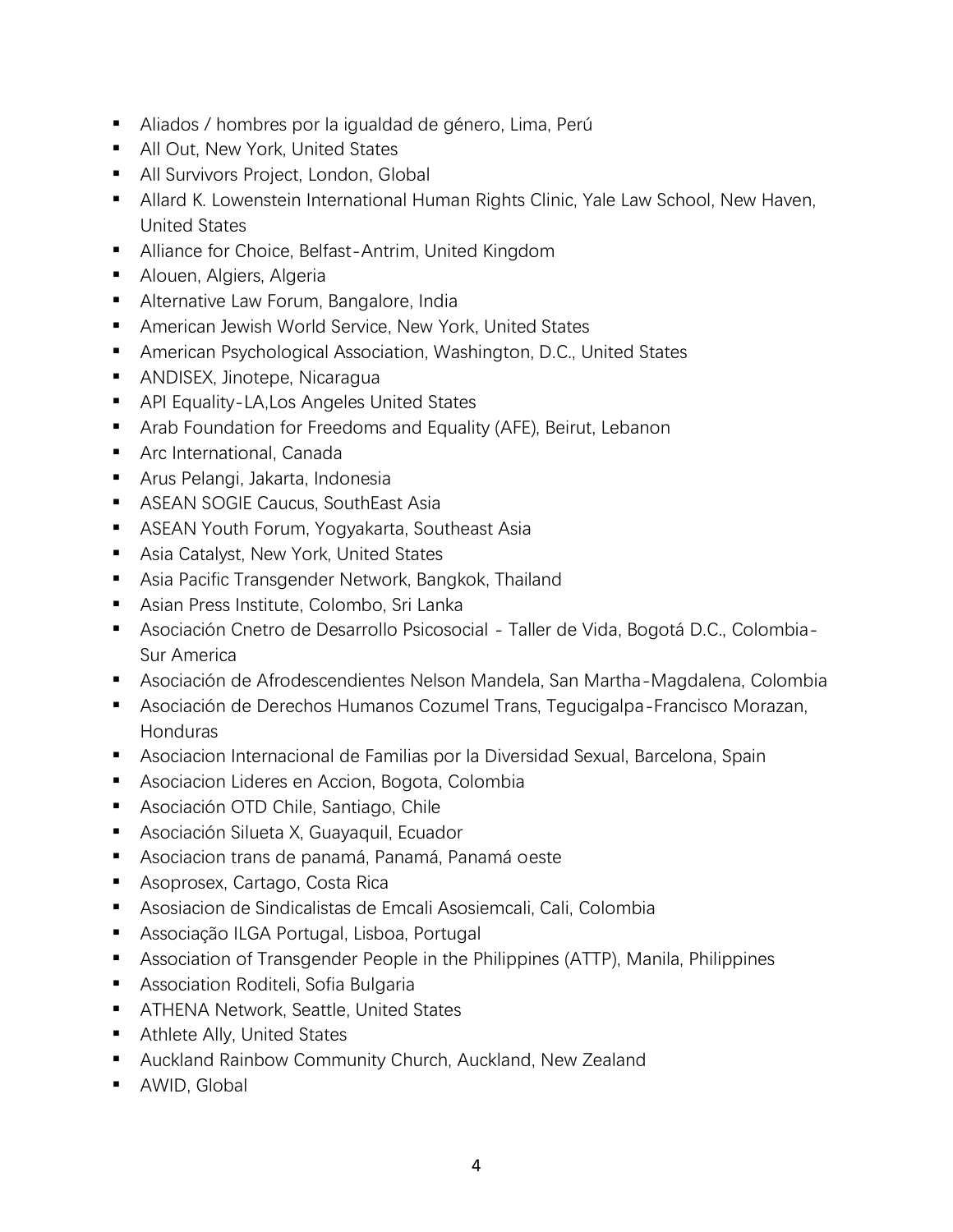- B.a.B.e. Be active. Be emancipated., Zagreb, Croatia
- Beijing Gender Health Education Institute, Beijing, China
- Beijing LGBT Center, Beijing, China
- BelDefRaC, Evere, Belgium
- BeLonG To, Dublin, Ireland
- Benjamin B. Ferencz Human Rights and Atrocity Prevention Clinic, Benjamin N. Cardozo School of Law, New York, United States
- Beyond Beijing Committee, Kathamndu, Nepal
- BIMBA, Tarawa, Canada
- Bissu, Singapore, Singapore
- bla\*sh, schweiz, schweiz
- Blog Marie accouche là, Brussels, Belgium
- Blue Diamond Society, Kathamndu, Nepal
- BRAC, Dhaka, Bangladesh
- Brave Spaces, Singapore, Singapore
- Brotherhood FtM, Jinan, China
- Cambodian Center for Human Rights, Phnom Penh, Cambodia
- Cangkang Queer, Medan, Indonesia
- CARE, New York, United States
- Caribbean Forum for Liberation and Acceptance of Genders and Sexualities (CariFLAGS), Kingston, Caribbean
- Casa Puerto Rico Cultural Embassy, Los Angeles, United States
- Case Western Reserve University School of Law Civil Rights and Human Rights Clinic, Cleveland, Ohio, United States
- Católicas por el derecho a decidir, Buenos Aires, Argentina
- cavaria, Ghent, Belgium
- Center for Constitutional Rights, New York, United States
- Center for Gender & Refugee Studies, San Francisco, United States
- Center for Health and Gender Equity (CHANGE), Washington, D.C., United States
- Center for Reproductive Rights, New York, United States
- Center for Women's Global Leadership, New Brunswick, United States
- Center Women and Modern World, Baku, Azerbaijan-South Caucasus
- Central America and Mexico Youth Fund (CAMY Fund), Mexico City, Mexico/Central America
- Central Phoenix Inez Casiano NOW, Phoenix, United States
- Centre for Human Rights, University of Pretoria, Pretoria, South Africa
- Centre for Supporters of Human Rights, London, United Kingdom
- Centre for the Study of Violence and Reconciliation, Cape Town, South Africa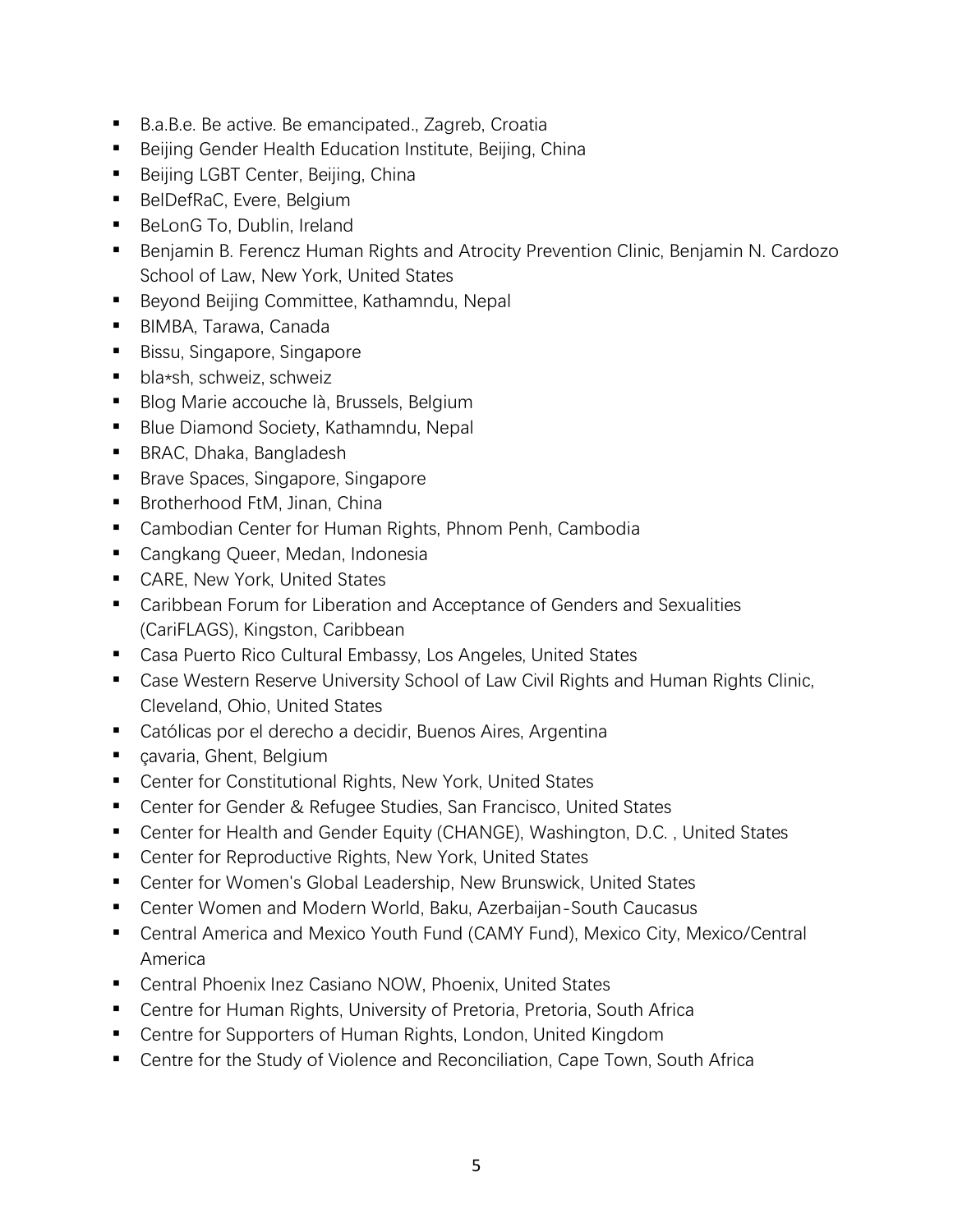- Centro de Documentación en Derechos Humanos "Segundo Montes Mozo S.J." (CSMM), Quito Ecuador/América Latina
- Centro de Estudios de la Mujer, Santiago, Chile
- Centro de Estudios Superiores en Sexualidad, Mérida YucatanMéxico
- Centro de Estudos Moçambicanos e Internacionais (CEMO), Maputo, Mozambique
- Centro de Promoción y Defensa de los Derechos Sexuales y Reproductivos -PROMSEX, Lima, Perú
- CEPIA, Rio de Janeiro, Brazil
- CFLAN, Zhengzhou, China
- China Queer Independent Film, Beijing, China
- Chirapaq, Centro de Culturas Indígenas del Perú, Lima, Perú
- CHISA, Lilongwe, Malawi
- CHOICE for Youth & Sexuality, Amsterdam, The Netherlands
- Christian Initiative for Relief and Development (CIRD), Juba, South Sudan
- CILRAP, Washington, D.C., United States
- Circle of Concerned African Women Theologians, South Africa
- Civil Authorize Negotiate Organization (C.A.N-MYANMAR), Myanmar
- Clínica de Investigación y Acción Social CLIAS UMNG, Bogotá, Colombia
- CNCD-11.11.11, Bruxelles, Belgium
- Coalition Anti Sida (CAS), Bamako, Mali
- Coalition for Gender Equality, Bucharest, Romania
- Coalition for Sexual and Bodily Rights in Muslim Societies (CSBR), Surabaya, International
- COC Netherlands, Amsterdam, Netherlands
- Codap, Genève, Switzerland
- Colectivo Trans-Formacion, Guatemala, Guatemala
- Colectivo Transfiguración, Managua, Nicaragua
- Collaborative Centre for Gender and Development, Nairobi, Kenya/Africa
- colllectif des associations feminines pour le developpement, Goma/Beni, République démocratique du congo
- Colors Rainbow, Yangon, Myanmar
- Commission on Human Rights of the Philippines, Quezon City, Philippines
- Committee of NGOs on the Status of Women from Latin America and the Caribbean CoNGO CSW LAC, Latin America and the Caribbean, Latin America and the Caribbean
- Comunidad Homosexual de Nicaragua, Managua, Nicaragua
- Consortium justice de genre en RDC, Goma, République democratique du congo
- Consortium on Gender, Security and Human Rights, Boston, United States
- Continental Network of Indigenous Women of the Americas, Phoenix, United States and North America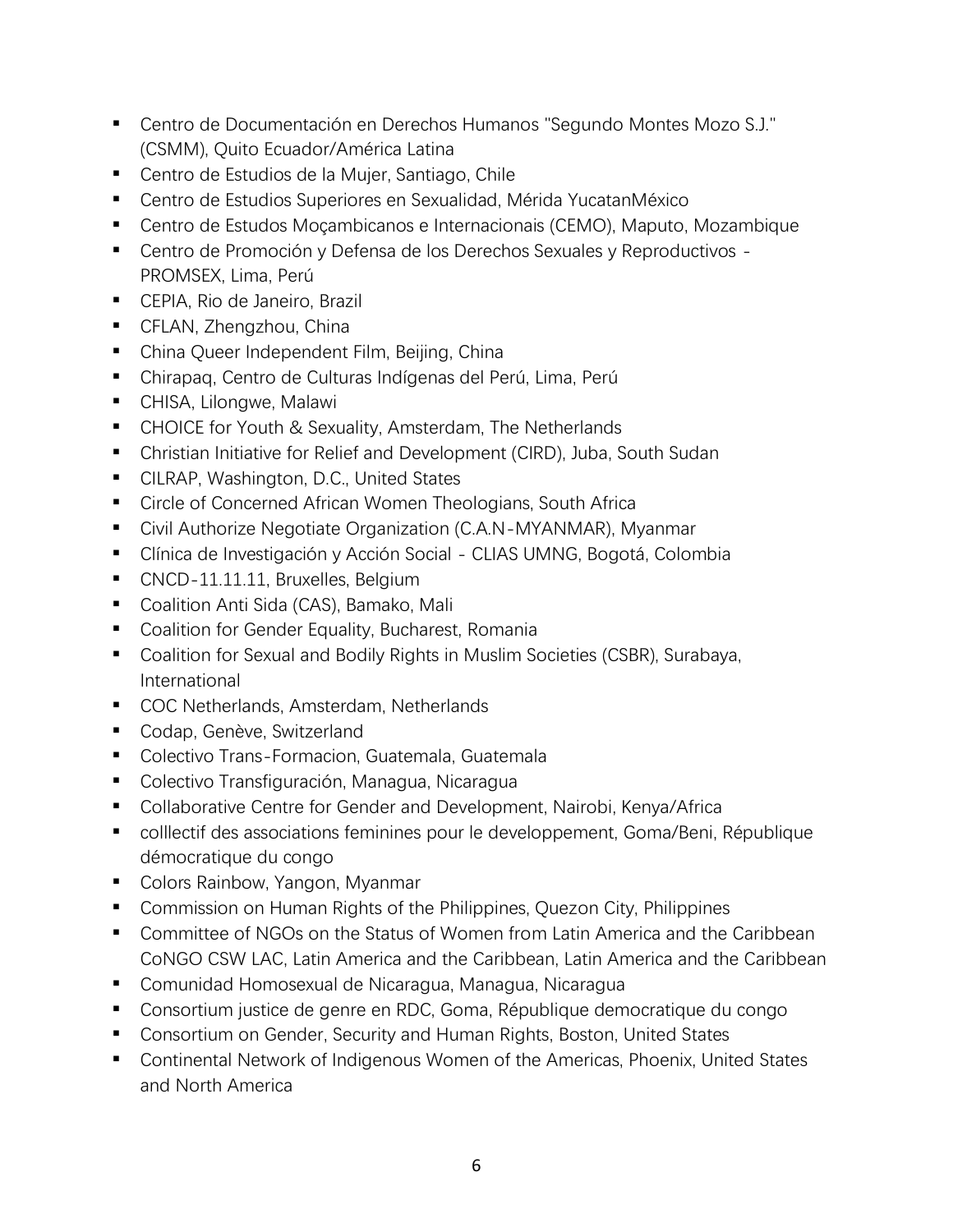- Cornell Center on the Death Penalty Worldwide, Ithaca-New York, United States
- Cornell Gender Justice Clinic, Ithaca-New York, United States
- Corporación Humanas, Santiago, Chile
- Corporación Humanas- Colombia, Bogotá, Colombia
- Corporación Sisma Mujer, Bogota D.C., Colombia
- Council for Global Equality, Washington, D.C., United States
- Counseling Line for Men and Boys, Tirana, Albania
- Counseling Line for Women and Girls, Tirana, Albania
- CREA, New Delhi, India
- CUPE Ontario, Markham, Canada
- Cynara Development Services, Washington, D.C., United States
- Cyrus R. Vance Center for International Justice, New York, United States
- Damj for justice and equality, Tunis, Tunisia
- DécadréE, Genève, Switzerland
- **Democracy Today, Yerevan, Armenia**
- Destination Justice, Phnom Penh, Cambodia/SEA
- Development Alternatives with Women for a New Era, Suva, Fiji/Global South
- Dimensión Bi, Bogotá D.C., Colombia
- Diverlex, Caracas, Venezuela
- Eastern African Subregional Initiative for the Empowerment of Women-EASSI, Kampala, Uganda
- Eastern Cape Lesbian Gay Bisexual Transgender Intersex Organisation, East London, South Africa
- Eastern Cape Paralegal Network Alliance, East London, South Africa
- Eastern Caribbean Alliance for Diversity and Equality (ECADE), Gros Islet, Saint Lucia
- Eaualground, Colombo, Sri Lanka
- Egale Canada, Toronto, Canada
- Eilers-Jacobs Photovoltaik, Oldenburg, Deutschland
- El Armario Abierto, Mexico City, Mexico
- Equality Morocco, Rabat, Morocco/MENA
- Equality Myanmar, Yangon, Myanmar
- Equality Network, Edinburgh-Scotland, United Kingdom
- Equality Ohio, Cleveland, United States
- Equatoria Women Organization, Yei, Juba, South Sudan
- Equidad de Género, Ciudadanía, Trabajo y Familia, Ciudad de México, México
- ERA LGBTI Equal Rights Association for the Western Balkans and Turkey, Belgrade, Western Balkans and Turkey
- Ethics of Reciprocity, New York, United States
- Eurasian Women's Network on AIDS, Tbilisi, Georgia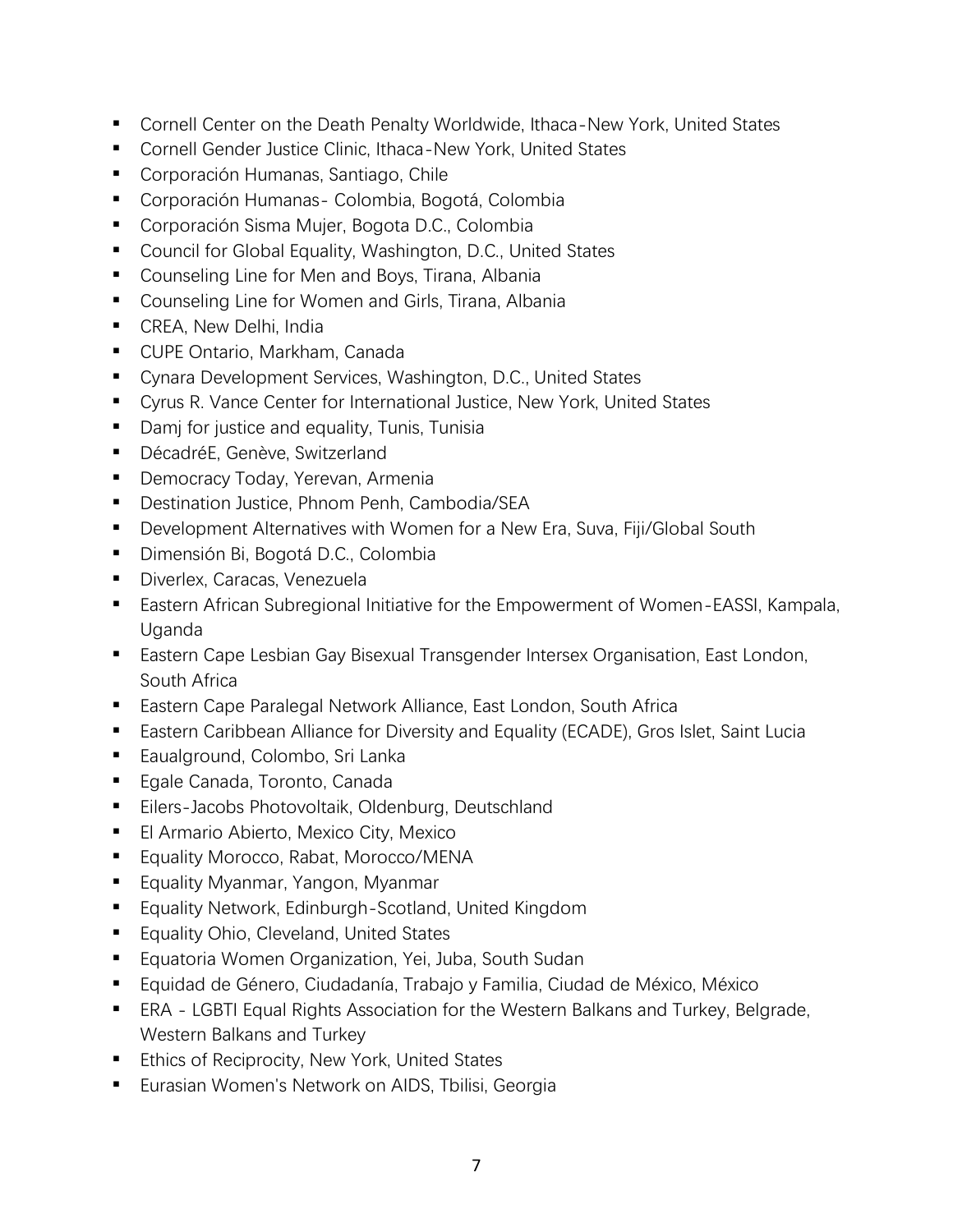- European Center for Constitutional and Human Rights (ECCHR), Berlin, Germany
- **Exaequo, Bruxelles, Belgium**
- Excellence Foundation for Training and Scientific Development, Baghdad, Iraq
- **F'INE Pasifika Aotearoa, Auckland, New Zealand**
- FACSDIS, Port-au-prince, Haiti
- Family Planning 2020 (FP2020), Washington D.C., United States
- Farug, Kampala, Uganda
- Federacion Mexicana de Educacion Sexual y Sexologia AC, Mexico City, Mexico
- Federation for Women and Family Planning, Warsaw, Poland, Poland
- Féminas Perú, Lima, Perú
- Feminist Forum on Masculinities, Cambridge, United States
- **EXECTS NPC, Cape Town, South Africally FEMMEPROJECTS NPC, Cape Town, South Africally**
- FemWiss, Bern, Switzerland
- Fiertés Consulting, Francophonie, France
- Fiji Women's Rights Movement, Suva, Fiji
- Filastiniyat, Ramallah, State of Palestine
- Find It Locally, Wandin East-Victoria, Australia
- FLASSES Latin American Federation of Societies of Sexology and Sexual Education, Caracas, Latin America
- FOCUS DROITS ET ACCES, Goma, Democratic Republic of Congo
- FOKUS Forum for Women and Development, Oslo, Norway
- Fondation Agnodice, Lausanne, Switzerland
- Fondo de Acción Urgente para América Latina y el Caribe, Bogotá, Colombia
- Fondo Semillas, Ciudad de méxico, México
- Foundation for Male Engagement (FOME) Uganda, Kampala, Uganda
- **FRI** The Norwegian Organisation for Sexual and Gender Diversity, Oslo, Norway
- FTM Vietnam Organization, Ho Chi Minh city, Vietnam/South East Asia
- Fundación Arcoiris por el respeto a la diversidad sexual, Mexico, Mexico
- Fundación Colectivo Hombres XX, A. C., Ciudad de México, Mexico
- Fundación Diversencia, Sucre, Bolivia
- Fundacion Guimel AC, Mexico City, Mexico
- Fundacion para Estudio e Investigacion de la Mujer, Buenos Aites, Argentina
- Fundacion Red por la Infancia, Buenos Aires, Argentina
- Fundación Yatray, Pereira, Colombia
- GAYa NUSANTARA Foundation, Surabaya, Indonesia
- GaySA Radio, Pretoria, South Africa
- Gehitu, Donostia, Spain/Basque Country
- Gema Lentera Peduli Tadulako, Palu-Provinsi Sulawesi Tengah, Indonesia
- Gender Equity Unit, University of the Western Cape, Bellville, South Africa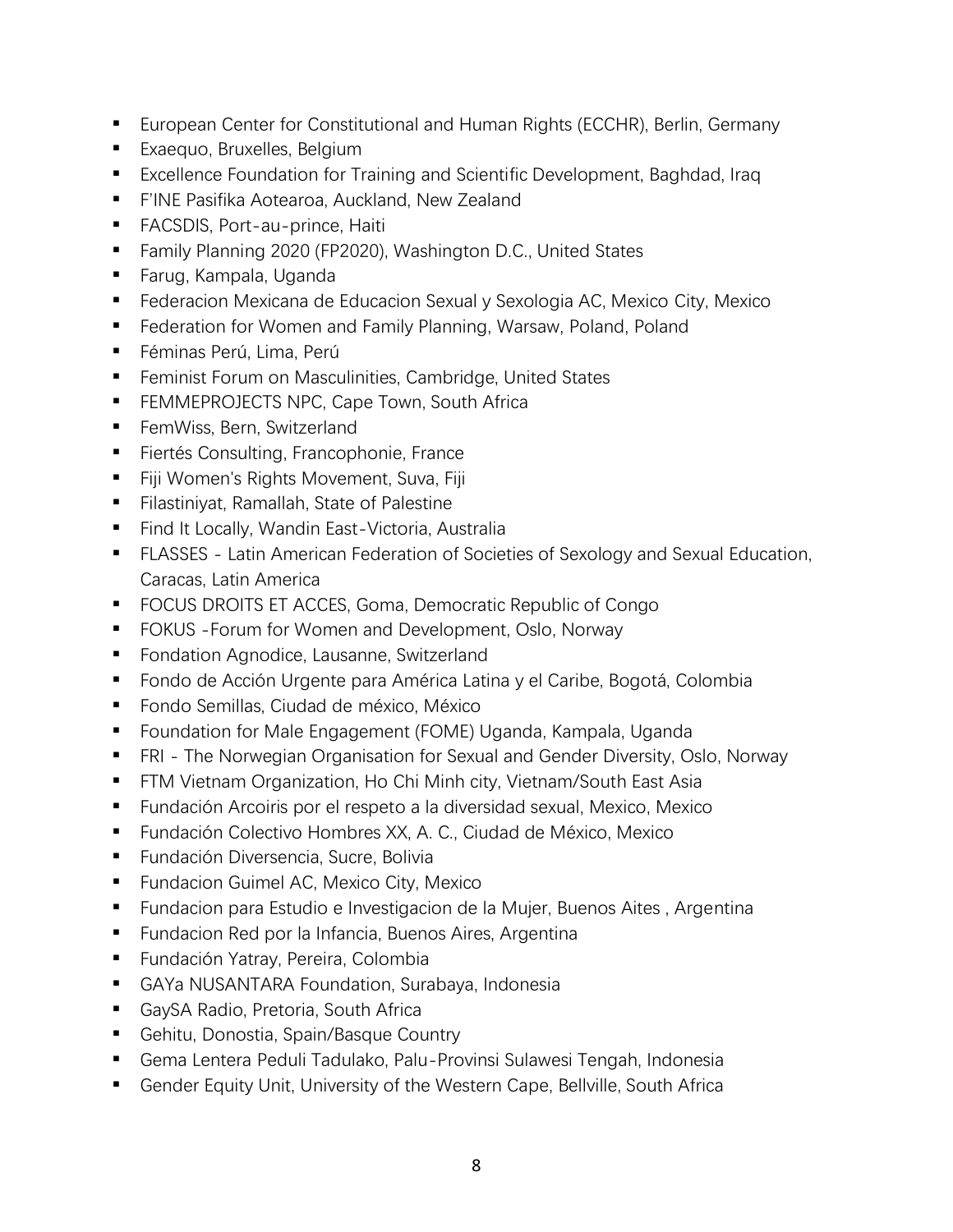- Gender Justice League, Seattle, United States
- Gender Spectrum, San Leandro, United States
- Genres Pluriels, Brussels, Belgium
- Girl Fans Group, Guangzhou, China
- **E** GLAAD, New York, United States
- Glasgow Human Rights Network, Glasgow, United Kingdom
- Global Center on Cooperative Security, New York, United States
- Global Centre for the Responsibility to Protect, New York/Geneva, United States/Switzerland
- Global Faith and Justice Project, Santa Fe, United States
- Global Fund for Women, San Francisco, United States
- Global Justice Center, New York, United States
- Global Network of Women Peacebuilders, New York, United States
- Global Woman P.E.A.C.E. Foundation, Fairfax, United States
- Globalizing Gender, New York, United States
- Gramya Resource Centre for Women, Hyderabad, India/South Asia
- Greater Seattle Business Association (GSBA), Seattle, United States
- GROOTS T&T, Tunapuna, Trinidad & Tobago
- **E** Grotius Centre for International Legal Studies, Leiden University, Leiden, The **Netherlands**
- Grupo Interdisciplinario en Pro de la Educación Sexual, Ciudad de México, México
- Guangzhou Gender Center, Guangzhou, China
- Guyana RainBow Foundation (GuyBow), Georgetown, Guyana
- Handicap Union of Kurdistan, Sulaymaniyah, Iraq
- Hanse X-Men, Hamburg, Germany
- Hanumanteshwar1927tm, Rajpipla, India
- Haus of Khameleon, Suva, Fiji/Pacific
- Haven for Artists, Beirut, Lebanon/MENA
- HAZ Queer Zurich, Zurich Switzerland
- Heartland Alliance International, Washington, D.C., United States
- Helem, Beirut, Lebanon
- Hinabu Consul Tores, Bogota, Colombia
- Hivos, The Hague, The Netherlands
- Horizons Foundation, San Francisco, United States
- House of Culture for Human Diversity, Abidian, Côte d'Ivoire
- House of Empowerment and Awareness in Tanzania, Dar es salaam, Tanzania
- Human Dignity Trust, London, United Kingdom
- Human Rights Awareness and Promotion Forum, Kampala, Uganda
- Human Rights Campaign, Washington, D.C., United States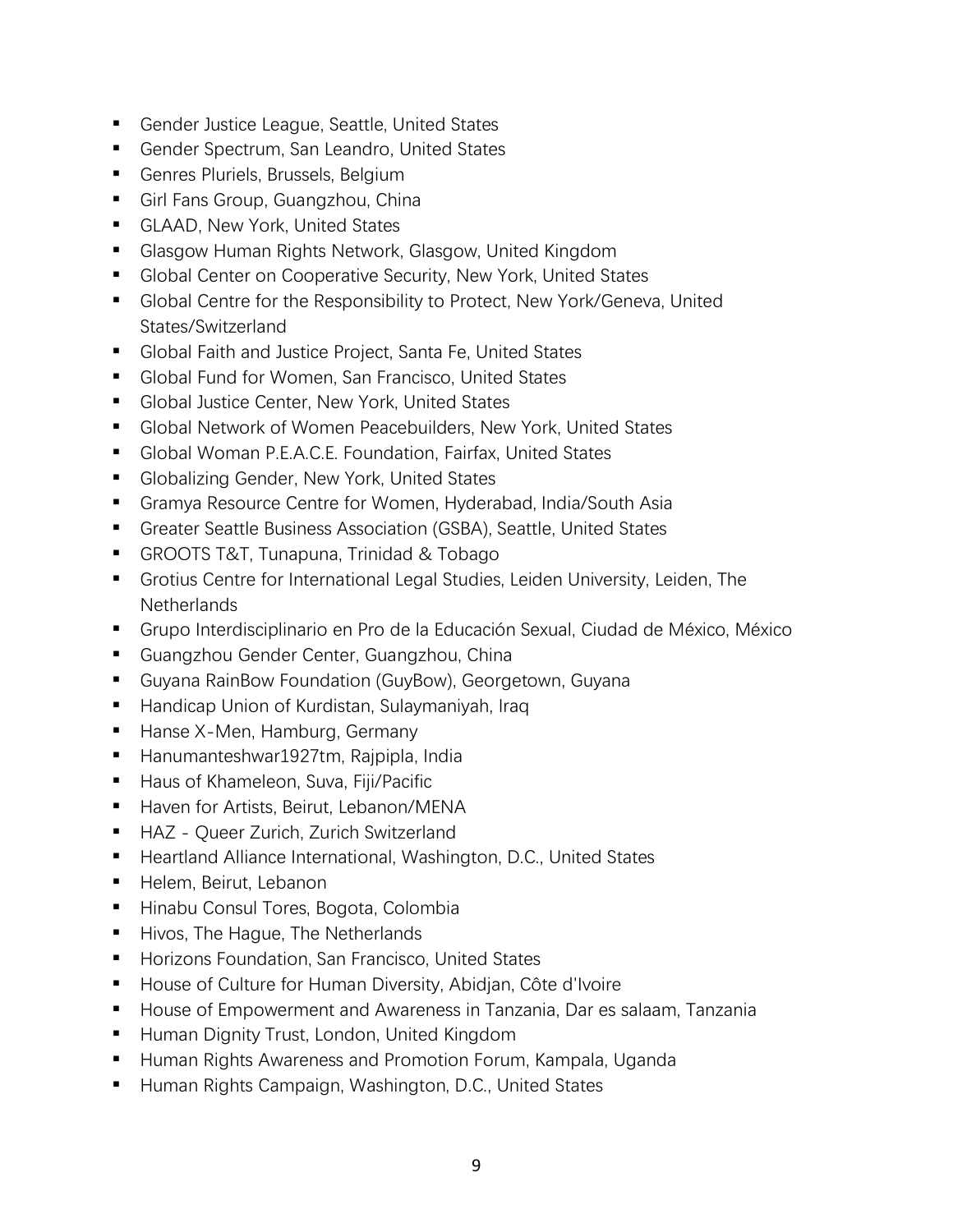- Human Rights Clinic, University of Miami School of Law, Miami, United States
- Human Rights Educator's Network, Myanmar (Yangon, Ayarwady, Bago, Sagaing, Magway, Naypyitaw, Shan, Chin, Kachin, Kayar, Kayin, Mon, Tanintaryi, Rakhine,Mandalay)
- Human Rights Institute, WashingtoN, D.C., United States
- Identidad Profesional, Lima, Perú/Lima
- IkamvaYouth, Cape Town, South Africa
- IKAR, Los Angeles, United States
- ILANUD, San José, Costa Rica
- ILGA-Europe, Brussels, Europe/Central Asia
- Impact: Center against Human Trafficking and Sexual Violence in Conflict, Rijen, The **Netherlands**
- Innocent Law, LLC, Lawrenceville, United States
- Instancia Sexo-Genérica Identitaria de Centroamerica ISCA, Ciudad de Panamá, Panamá
- Institute for Justice & Democracy in Haiti, Boston, United States
- InterACT: Advocates for Intersex Youth, Sudbury, United States
- International Action Network for Gender Equity & Law, Oakland, United States
- International Association of Democratic Lawyers, Brussels, Belgium
- International Campaign for Women's Right to Safe Abortion, London, United Kingdom
- International Center for Advocates Against Discrimination (ICAAD), New York, United **States**
- International Center for Project Development, Baghdad, Iraq
- International Center for Research on Women (ICRW), Washington, D.C., Global
- International Family Equality Day, Genève, Switzerland
- International Human Rights Clinic, Harvard Law School, Cambridge, United States
- **E** International Human Rights Law Clinic, Boston University School of Law, Boston, United **States**
- International Human Rights Program, Faculty of Law, University of Toronto, Toronto, Canada
- International IDAHOTB Committee, Paris, Global
- International Indigenous Women's Forum FIMI, Lima, Peru/Latin America
- International Justice Resource Center, San Francisco, United States
- International Lesbian, Gay, Bisexual, Trans and Intersex Association (ILGA), Geneva, Switzerland
- International Organization for Victim Assistance, Seattle, United States
- International Service for Human Rights(ISHR), Geneva/New York, Global
- International Service for Peace (SIPAZ), Sam Cristóbal de Las Casas, Mexico
- International Women's Development Agency, Melbourne, Australia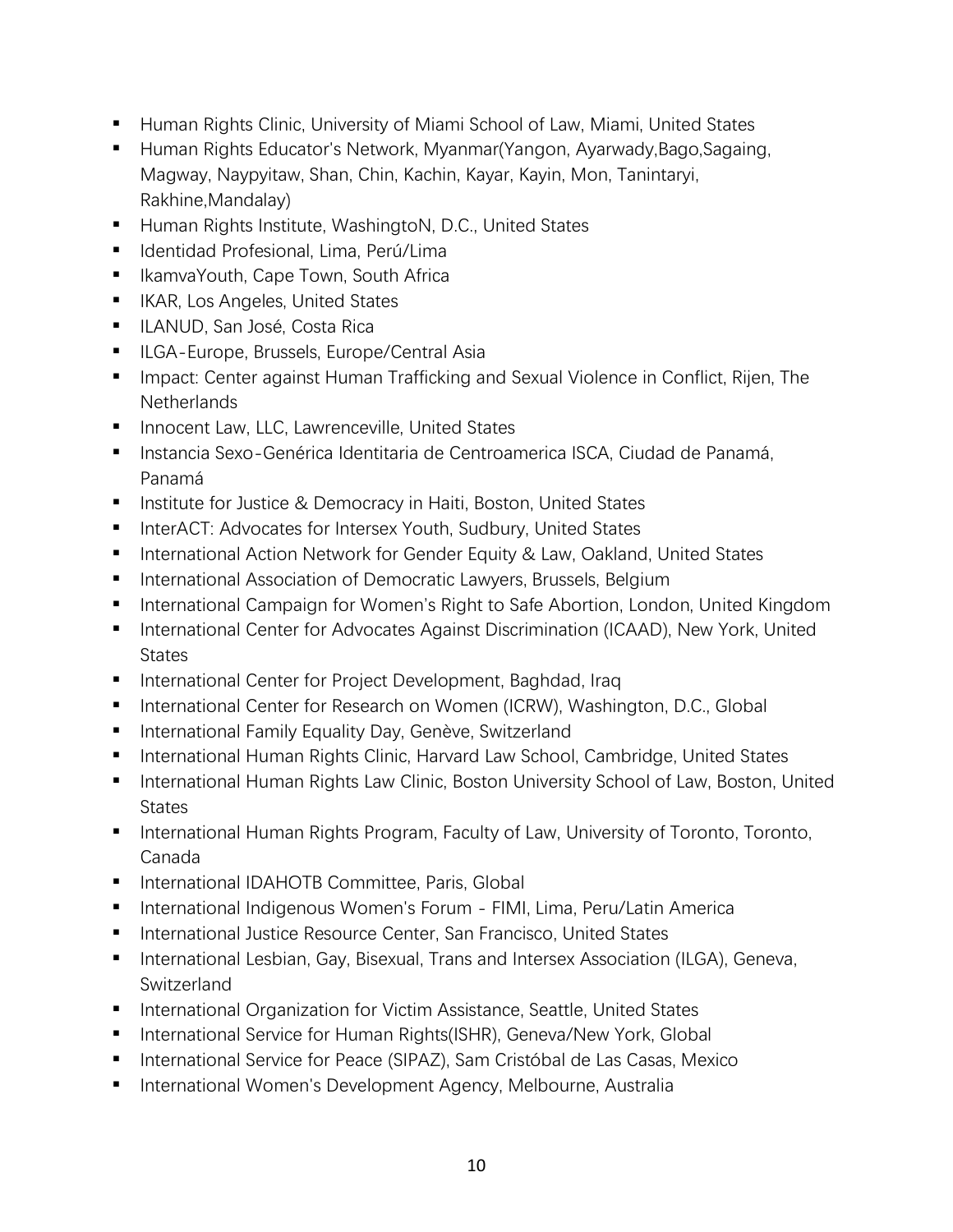- International Women's Rights Action Watch Asia Pacific, Kuala Lumpur, Global
- Intersex Asia Network, Kaohsiung, Taiwan
- Intersex Community Trust Zimbabwe, Harare, Zimbabwe
- Intersex Immigrants Network, New York, United States
- Intersex Philippines, Manila, Philippines
- Intersex South Africa (ISSA), Johannesberg, South Africa
- Ipas, Global (Asia, Africa, Latin America & Caribbean)
- Iranti, Johannesburg, South Africa
- Iraqi Al-Amal Association, Baghdad, Iraq
- Iraqi Women Network, Baghdad, Iraq
- IraQueer, Iraq
- Jamaica Community of Positive Women, Kingston, Jamaica/Latin America and the Caribbean
- Just Associates (JASS), Washington, D.C., Global
- Kaleidoscope Trust, London, United Kingdom
- KNAHR, Kabul, Afghanistan
- Knowledge and Rights with Young People through Safer Spaces, Kuala Lumpur, Malaysia
- Komunitas Sehati Makassar (KSM), South Sulawesi, Indonesia
- KU Leuven, Leuven, Belgium
- Kuchu Times Media Group, Kampala, Uganda
- Kurdistan Women Federation, Erbil, Iraq-Kurdistan
- Kvinna till Kvinna, Stockholm, Sweden
- Kyiv Pride Canada, Toronto, Canada
- **E** KyivPride, Kyiv, Ukraine
- L'Union Féministe Libre (UFL), Rabat, Morocco
- La commission Indepandante des droits de I homme, Laayoune, Morocco
- La manta de Puebla A.C., Puebla, México
- Ladder for rural development, Lilongwe/Ntchisi, Malawi
- LatinoJustice PRLDEF, New York, United States
- Laura Saldivia Menajovsky, Ciudad de Buenos Aires, Argentina
- Le Culective, Bogotá, Colombia
- Legebitra, Ljubljana, Slovenia
- Leitner Center for International Law and Justice, New York, United States
- Lembaga Swarna Lentera, Pekanbaru City, Indonesia
- Lesbian and Gay Federation in Germany LSVD, Berlin, Germany
- Lesbianas Independientes Feministas Socialistas -LIFS, Lima, Perú
- LGBT Denmark, Copenhagen, Denmark
- LGBT Rights Network, Yangon, Myanmar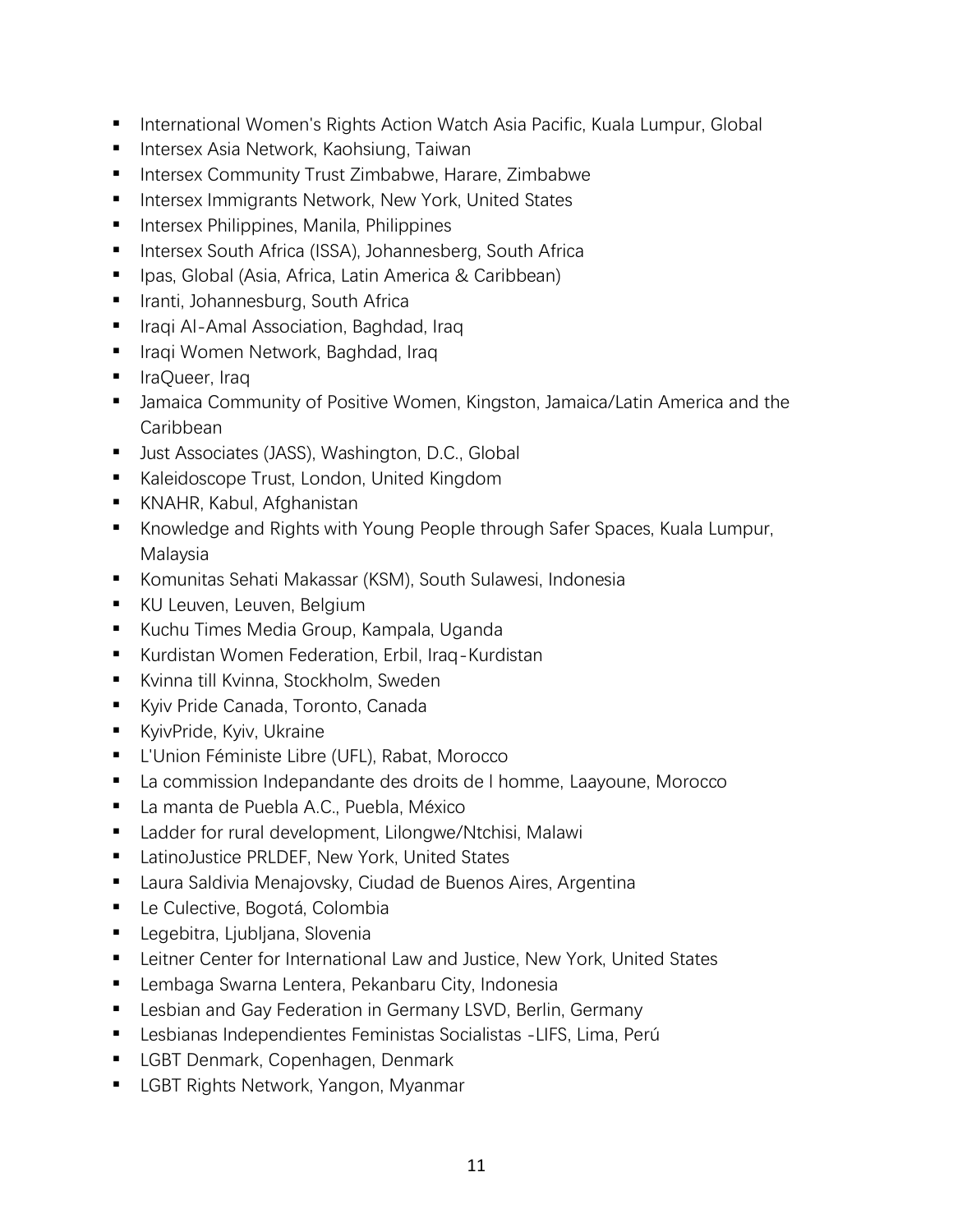- LGBT Voice Tanzania, Dar es salaam, Tanzania
- Lgbti, East london, South Africa
- LGBTIQ, Lubumbashi, Democratic Republic of Congo
- Liberia's Iniative for the Promotion of Rights, Identy, Diversity and Equality (LIPRIDE), Monrovia, Liberia
- Liga Brasileira de Lésbicas, Multiples Cities in the Country, Brazil South America
- Liga de Mujeres Desplazadas, Cartagena de Indias, Colombia
- Lights of Eirene, Moscow, Russia
- LINC Foundation, Kuala Lumpur, Malaysia
- Los Angeles LGBT Center, Los Angeles, United States
- M-Coalition, Beirut, MENA
- MADRE, New York, United States
- Malawi Network of Religious Leaders Living with or Personally Affected by HIV and AIDS (MANERELA+), Lilongwe, Malawi
- Malaysia Association of Homosexology, Kuala Lumpur, Malaysia
- **■** MÄN Men for Gender Equality Sweden, Stockholm, Sweden
- männer.ch, Zürich, Switzerland
- MANODIVERSA, Santa Cruz, Bolivia
- Maribyrnong City Council, Carlton, Australia
- Marie Stopes Australia, Melbourne, Australia
- Marie Stopes International, London, Global
- Mas Igualdad Peru, Lima, Peru
- MASUM, Pune, Pune-Maharashtra, India
- Mawjoudin, Tunis, Tunisia
- MC Consultancy, Orange Walk, Belize
- Media women center for development and democracy (MEWOCEDE), Monrovia, Liberia
- Men Against Violence, Malta, Malta
- Men Sector, Gaborone, Botswana
- Men United for Gender Justice Initiative (MenUnited), Enugu, Nigeria
- Men's Resources International, Springfield/Massachusetts, United States
- MenEngage Global Alliance, Washington, D.C., Worldwide
- Mens Development Network, Waterford, Ireland
- Mersin LGBT 7 Renk Eğitim Araştırma ve Dayanışma Derneği, Mersin, Turkey
- Mesahat Foundation for Sexual and Gender Diversity, Cairo, Khartoum, Egypt and Sudan
- Metro Manila Pride, Quezon City, Philippines
- México Unido Contra la Delincuencia (MUCD), Mexico City, Mexico
- MIRROR Institute for ART and JUSTICE, Dhaka, Bangladesh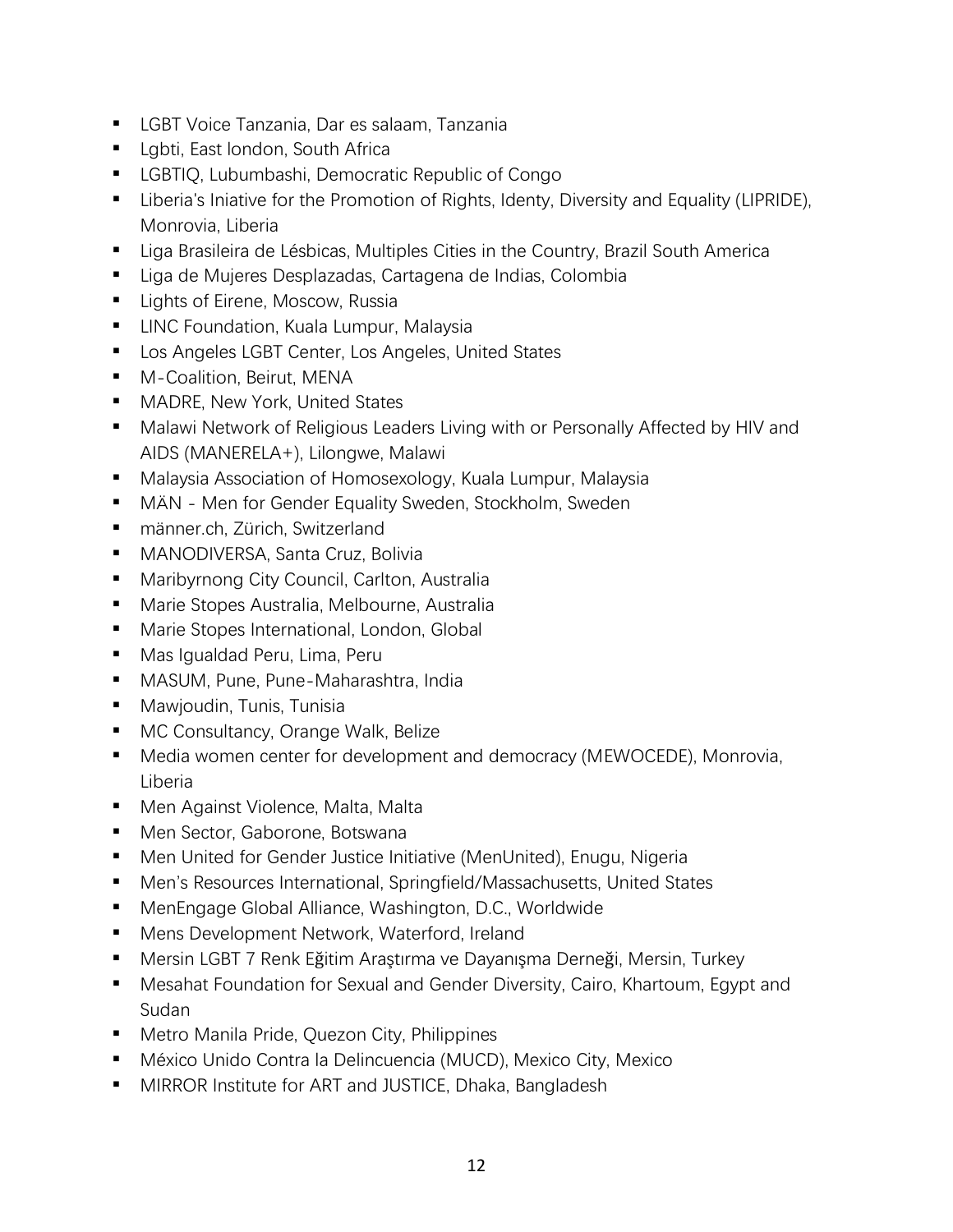- Mitini Nepal, Kathmandu, Nepal
- Mixedhouse, Taipei, Taiwan
- MOSAIC, Beirut, Lebanon
- Movimiento Homosexual de Lima, Lima, Peru
- Mpact Global Action for Gay men's Health and Rights, Oakland, United States
- MPV Nederland, Amsterdam, The Netherlands
- Mujer-LGBT Organization, Zamboanga City, Philippines
- Namibia Diverse Women's Association (NDWA), Windhoek, Namibia
- NASSAWIYAT Collective, Casablanca, Morocoo
- National Center for Lesbian Rights, San Francesco, United States
- National Economic and Social Rights Initiative (NESRI), New York, United States
- National Lawyers Guild, New York, United States
- National LGBTQ Task Force, Washington, D.C., United States
- National Queer Asian Pascific Islander Alliance, New York, United States
- National Resource Center on Domestic Violence, Washington, D.C., United States
- NECDO, Kabul, Afghanistan
- NESMA Consulting, Mortsel, Belgium
- Network of Zimbabwean Positive Women, Harare, Zimbabwe
- NGO Working Group on Women, Peace and Security, New York, United States
- NGO-Coordination post Beijing Switzerland, Zurich, Switzerland
- Nobel Women's Initiative, Ottawa, Canada/International
- Nonviolent Initiative for Democracy Inc (NID), Needham, United States
- NYC Anti-Violence Project, New York, United States
- Oasis, Kinshasa, République Démocratique du Congo
- Oceania Pride, Suva, Fiji
- OII Chinese, Kaohsiung, Taiwan
- ONDEDE, Bangalore, India
- OneLove VI, Frederiksted-U.S. Virgin Islands, United States
- Open Culture Foundation, Taipei, Taiwan
- Open Mind Spectrum Albania (OMSA), Tirana, Albania
- Organization of Women's Freedom in Iraq (OWFI), Baghdad, Iraq
- Orma Bradfield, Dunedin, New Zealand
- ORQOA-Oriental Queer Organisation Austria, Vienna, Austria
- Out-Right Namibia, Windhoek-Khomas, Namibia
- OutRight Action International, New York, United States
- Pacific Human Rights Initiative, Apia, Samoa
- Pacific Sexual and Gender Diversity Network, Suva, Pacific
- Pan African Positive Women's Coalition-Zimbabwe, Kadoma, Zimbabwe
- Pari o Dispare, Rome, Italy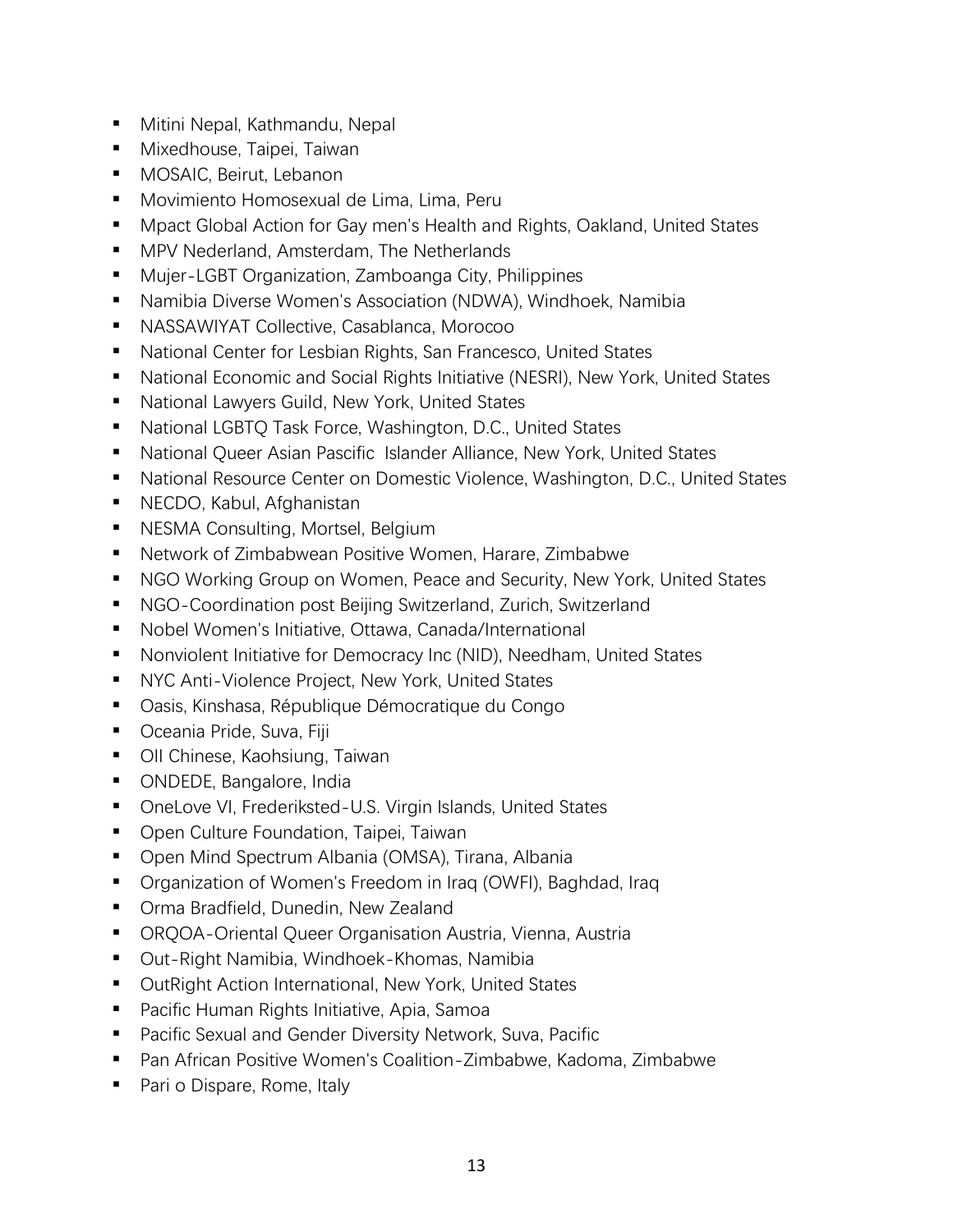- PARSA, Kabul, Afghanistan
- Participatory Development Action Program, Dhaka, Bangladesh
- Peace Movement Aotearoa, New Zealand
- Pelangi Campaign, Kuala Lumpur, Malaysia
- People Like Us Satu Hati, Yogyakarta, Indonesia
- PFLAG National, Washington, United States
- Phelisanang Bophelong(PB), Leribe Lesotho, Lesotho
- Philippine Government Implementing Panel for the Philippine Government-Moro Islamic Liberation Front Peace Accords, Metro Manila, Philippines
- Philippine Society of Sexual & Reproductive Health Nurses Inc., Manila City, Philippines
- Pink Cross, Berne, Switzerland
- Plan International, Woking, Surrey, United Kingdom (HQ)/Global
- Planet Ally, Hong Kong, Hong Kong
- Planned Parenthood Federation of America, New York, United States
- Planned Parenthood of Metropolitan Washington D.C., Washington, D.C., United States
- Plate-forme des Femmes du Nord-Kivu pour un Developpement Endogene (PFNDE NK), Goma, Democratic Republic of Congo (DRC)
- PNUD, San José, Costa Rica
- POCAAN, Seattle, United States
- Polo Democrático Alternativo, Bogotá, Colombia
- Population Connection, Washington, D.C., United States
- Prima Organization, Utrecht, Nethderlands
- Proceso de Comunidades Negras en Colombia, Nacional, Colombia
- Progressive Youth for Ability Development Organization, Baghdad, Iraq
- Projek Dialog, Kuala Lumpur, Malaysia
- Promundo-US, Washington, D.C., United States
- Public Services International, Ferney-Voltaire, France
- Oueer Here, New York, United States
- Queer Tiers, Pago Pago-American Samoa, United States
- Queeramnesty, Zürich, Switzerland
- Queering Education Research Institute, New York, United States
- Radha Paudel Foundation, Nepal, Nepal
- Rainbow Alliance of Lesotho, Maseru, Lesotho
- Rainbow Nation, Brussels, Belgium
- Rainbow Pride Foundation, Suva, Fiji
- Rainbow Street, Berkeley, CA, United States
- Rainbow Sudan, Khartoum, Sudan
- Rainbowhouse, Brussels, Belgium
- Realizing Sexual and Reproductive Justice (RESURJ), International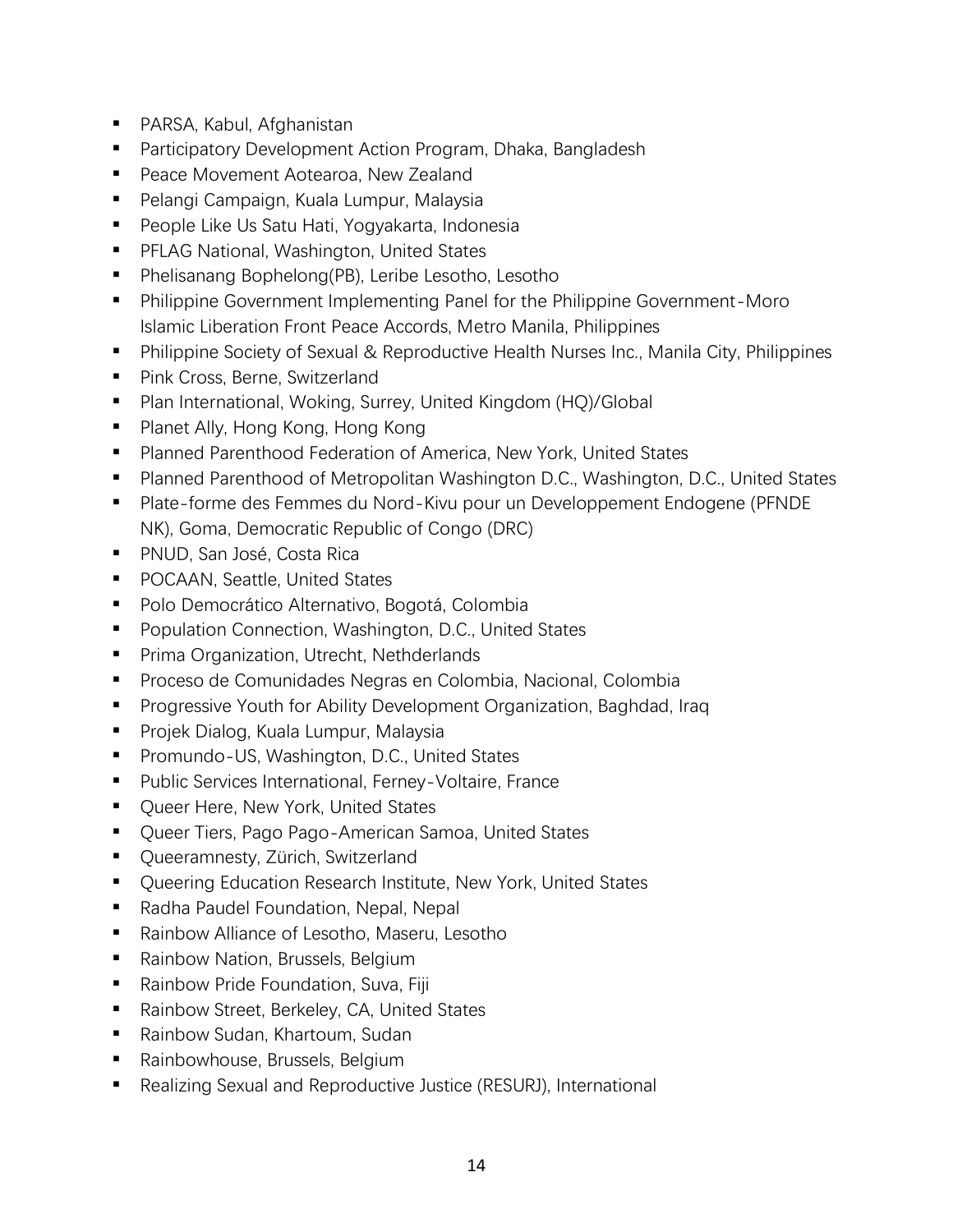- Red Centroamerica de Hombres trans, Centroamerica y Caribe, Centroamerica y Caribe
- Red de Activismo e Investigación por la Convivencia REACIN, Caracas, Venezuela
- Red de Educación Popular Entre Mujeres America Latina y Caribe REPEM LAC, América Latina (Bogotá, Lima, Ecuador, Mexico, Buenos Aires, Montevideo, Asunción)
- Red de Mujeres Afrolatinoamericanas Afrocaribeñas y de la Diáspora, La Paz, Bolivia
- Red Temática de la Diversidad Sexual LGBTIQ de Nicaragua, Managua, Nicaragua
- Rede Afro Lgbt, Brasilia, Brasil
- Rede Social de Justiça e Direitos Humanos, São Paulo, Brasil
- Redtrans Nicaragua, Managua, Nicaragua
- Reef Sisters, Airlie Beach-Whitsundays, Australia
- Reforma Trans PUCP, Lima, Peru
- ReFrame, Auckland, New Zealand
- Reinserta AC., Ciudad de México, México
- RFSL, the Swedish Federation for LGBTQ Rights, Stockholm, Sweden
- RHTC, Chisinau, Moldova
- Rights 4 Her, Kampala, Uganda
- Robert F. Kennedy Human Rights, Washington, D.C., United States
- Rothschild Rights, New York, United States
- Rural women's association Alga, Kant, Kyrgyzstan
- Russian LGBT network, Saint Petersburg, Russia
- Rutgers, Utrecht, Netherlands
- S.H.E, East London, South Africa
- SAFAIDS, Harare, Zimbabwe
- Saheli Women's Resource Centre, New Delhi, India
- Samoa Faafafine Associatiob, Apia, Samoa
- Sanctuary Studios Inc, Bracebridge, Canada
- Sangama, Bangalore, India
- Sangsan Anakot Yaowachon Development Project, Chiangmai, Thailand
- Santa Clara Law International Human Rights Clinic, Santa Clara, United States
- SANTE SEXUELLE Suisse, Lausanne, Switzerland
- Save the Children Australia, Melbourne, Australia
- Sayoni, Singapore, Singapore
- Seattle International Foundation, Seattle, United States
- SeCoDév, Geneva, Switzerland
- SEED Malaysia, Kuala Lumpur, Malaysia
- Sensoa, Antwerp, Belgium
- Seta Lgbti Rights in Finland, Helsinki, Finland
- Sex og Politikk (IPPF Norway), Oslo, Norway
- Shandong Agricultural University Rainbow Society, Tai'an, China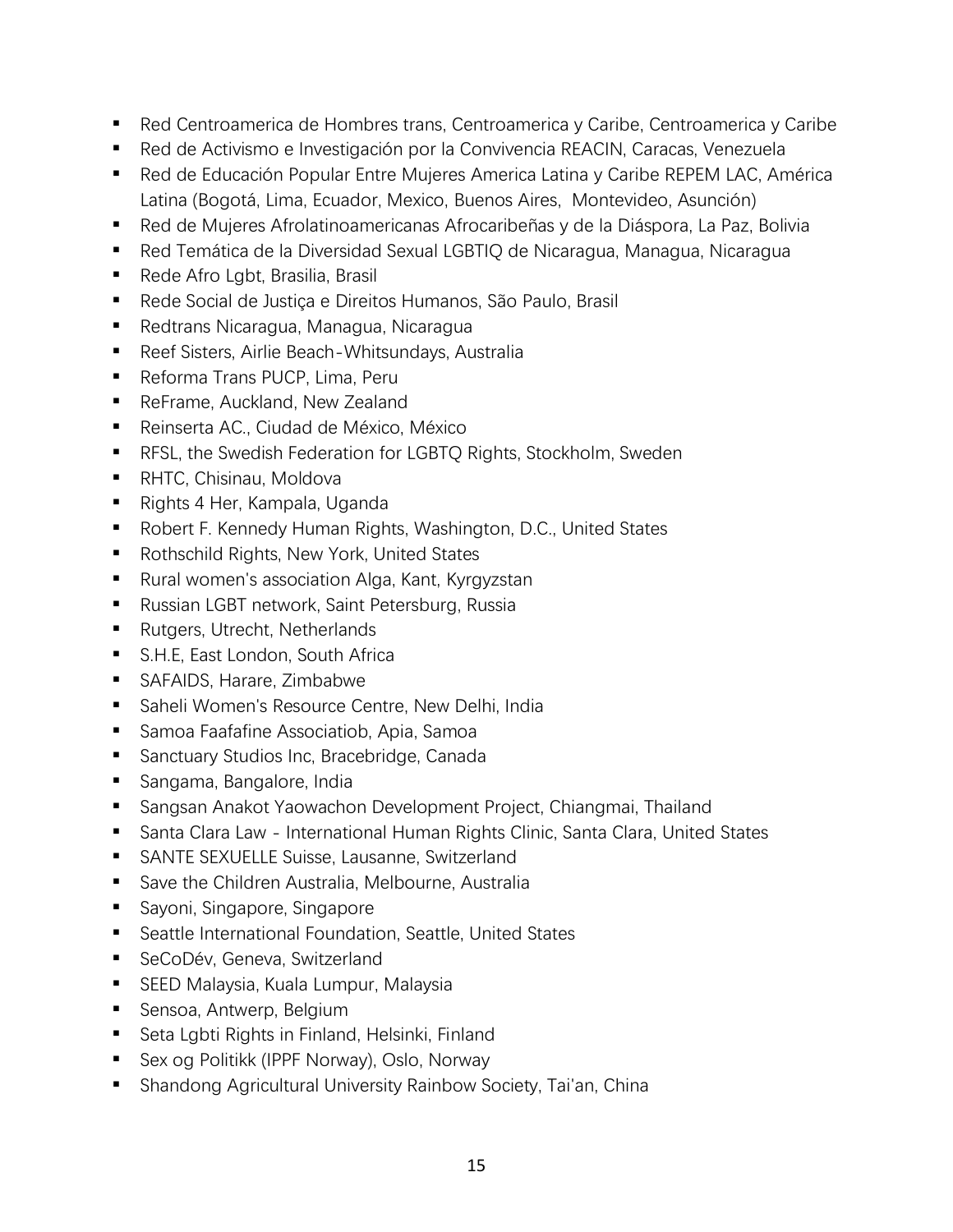- Shanghai Ny'ai, Shanghai, China
- ShePlusPride, Singapore, Singapore
- Shirkat Gah Women's Resource Centre, Pakistan/Transnational (Karachi, Lahore, Peshawar, Quetta)
- Shiyida Kaleidoscope, Jinan, Qingdao, China
- Simavi, Amsterdam, The Netherlands
- Sindicato Unitario Organizado Nacional de la Administración de Justicia de Venezuela (SUONTRAJ), Caracas, Venezuela
- Social Health and Empowerment, East London, South Africa
- Social Policies Gender Identity and Sexual Orientation Studies Association (SPoD), Istanbul, Turkey
- Social, Health and Empowerment Feminist Collective of Transgender Women in Africa, East London, South Africa
- Society Against Sexual Orientation Discrimination (SASOD), Georgetown, Guyana
- Society for Feminist Analyses AnA, Bucharest, Romania
- Society Of Fa'afafine In American Samoa (SOFIAS), Pago Pago, American Samoa
- Solidarity with Egypt LGBTQ+, Port Said, Egypt
- Sorensen Center for International Peace and Justice, New York, United States
- Soroptimist International, Cambridge-England, Global
- Southern Africa Litigation Centre (SALC), Johannesburg, South Africa
- Specialization on Gender and Public Policy, Columbia University SIPA, New York, United **States**
- SSD Analyse & Développement, Chardonne, Switzerland
- Stop AIDS in Liberia, Monrovia, Liberia/West Africa
- STRAP, Manila, Philippines
- Success Capital Organisation, GaboroneBotswana
- Support for Women in Governance Organiztion (SWIGO), Juba, South Sudan, South Sudan
- Suriname Men United (SMU), Paramaribo, Suriname
- Swiss Rainbow Families Association, Zurich, Switzerland
- Swiss Trade Union Confederation, Bern, Switzerland
- Swisspeace, Bern, Switzerland
- Synergía Initiatives for Human Rights, Washington, D.C., Cross-regional
- Taller de Comunicación Mujer, Quito, Ecuador
- Tanggol Bayi (Defend Women) Philippines, Quezon City, Philippines
- **TARAB NYC, New York, United States**
- Tendo's World (Arts & Health), KAMPALA, Uganda
- **EXECTE: TERRE DES FEMMES Switzerland, Bern, Switzerland**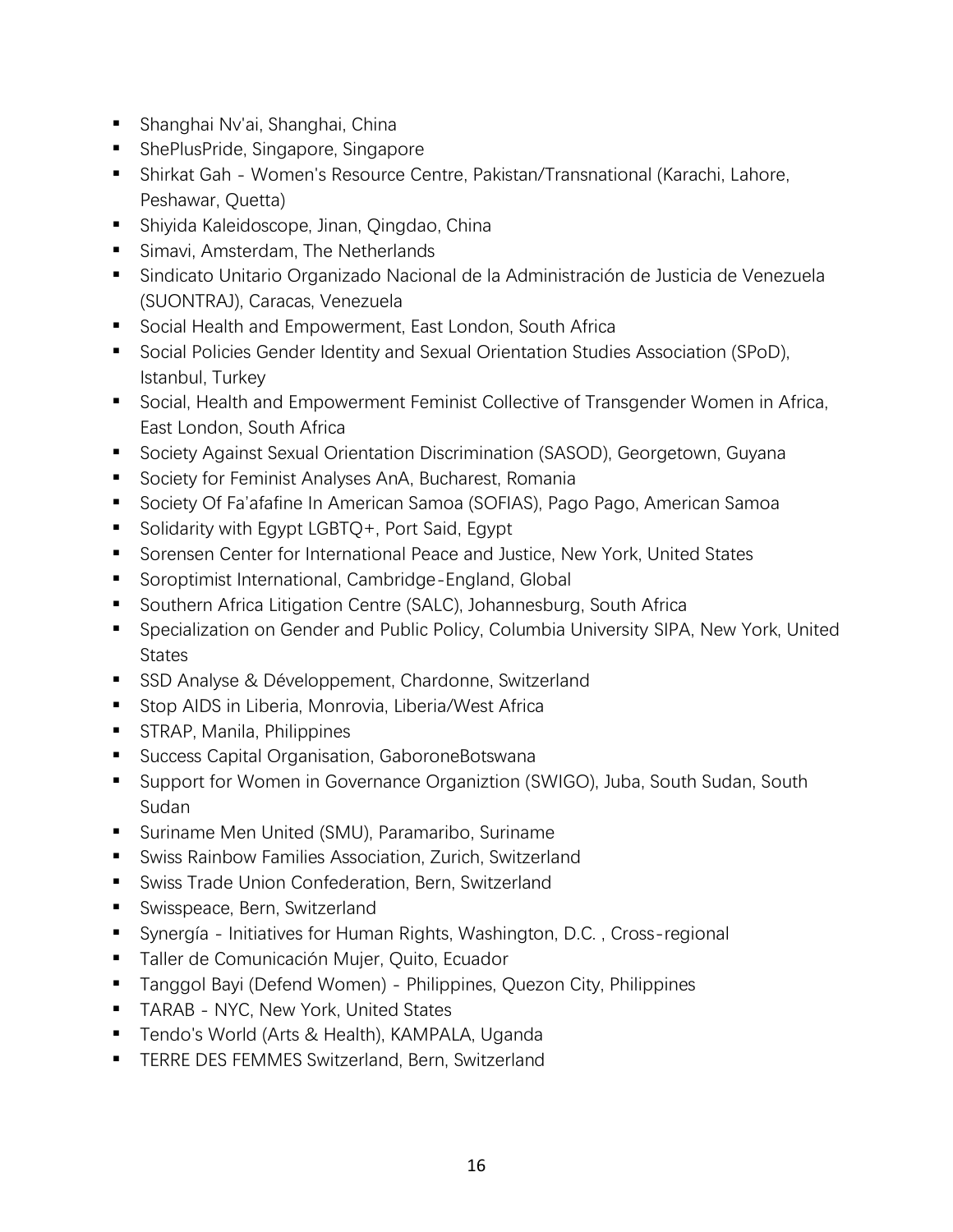- The Center for Socio-Legal Research, at the Universidad de Los Andes School of Law, Bogotá, Colombia
- The Commonwealth Equality Network, London, Pan-Commonwealth
- The Community Health Rights Network, Kampala, Uganda
- The Global Interfaith Network for People of All Sexes, Sexual Orientations, Gender Identities and Expressions, Johannesburg, Global
- The Global Justice Institute, New York, United States
- The Human Rights and Gender Justice (HRGJ) Clinic at the City University of New York (CUNY) School of Law, New York, United States
- The Initiative for Equal Rights, Lagos, Nigeria
- The Institute for Studies of Society, Economy and Environment (iSEE), Hanoi, Vietnam
- The International Lesbian, Gay, Bisexual, Trans and Intersex Association (ILGA), Geneva, Switzerland/Global
- **The International Women's Initiative, London, United Kingdom**
- The International Women's Health Coalition, New York, Global
- The Lamp Light, Lashio-Nothern Shan State, Myanmar
- **•** The Lesbian and Gay and Association of Liberia (LEGAL), Monrovia, Liberia
- The Muslim Alliance for Sexual and Gender diversity, Washington, D.C., United States
- **The SCENE, Brisbane, Australia**
- The Silver Lining Foundation, Port of Spain, Trinidad and Tobago
- The South African Institute for Advanced Constitutional, Public, Human Rights and International LAw (SAIFAC), a centre of the University of Johannesburg, Johannesburg, South Africa
- Togentherness for Equality and Action-TEA, Bangkok, Thailand
- Trans Research, Education, Advocacy & Training [TREAT], Bulawayo, Zimbabwe
- **Trans-Austria, Wien, Austria**
- **Trans-Fuzja Foundation, Warsaw, Poland**
- Trans-masculine person, Coimbatore, India
- **TransAction, Auckland, New Zealand**
- TransAkcija Institute, Ljubljana, Slovenia
- TransFoorum, Tallinn, Estonia
- **•** Transgender Equality Network Ireland (TENI), Dublin, Ireland
- **•** Transgender Europe, Berlin, Germany
- Transgender Law Center, Oakland, United States
- **•** Transgender Network of Liberia, Monrovia, Liberia
- Transgender Network Switzerland, Zürich, Switzerland
- **•** Transonline, Beijing, China
- TransSmart Trust, Harare, Zimbabwe
- **TransWave Jamaica, Kingston, Jamaica**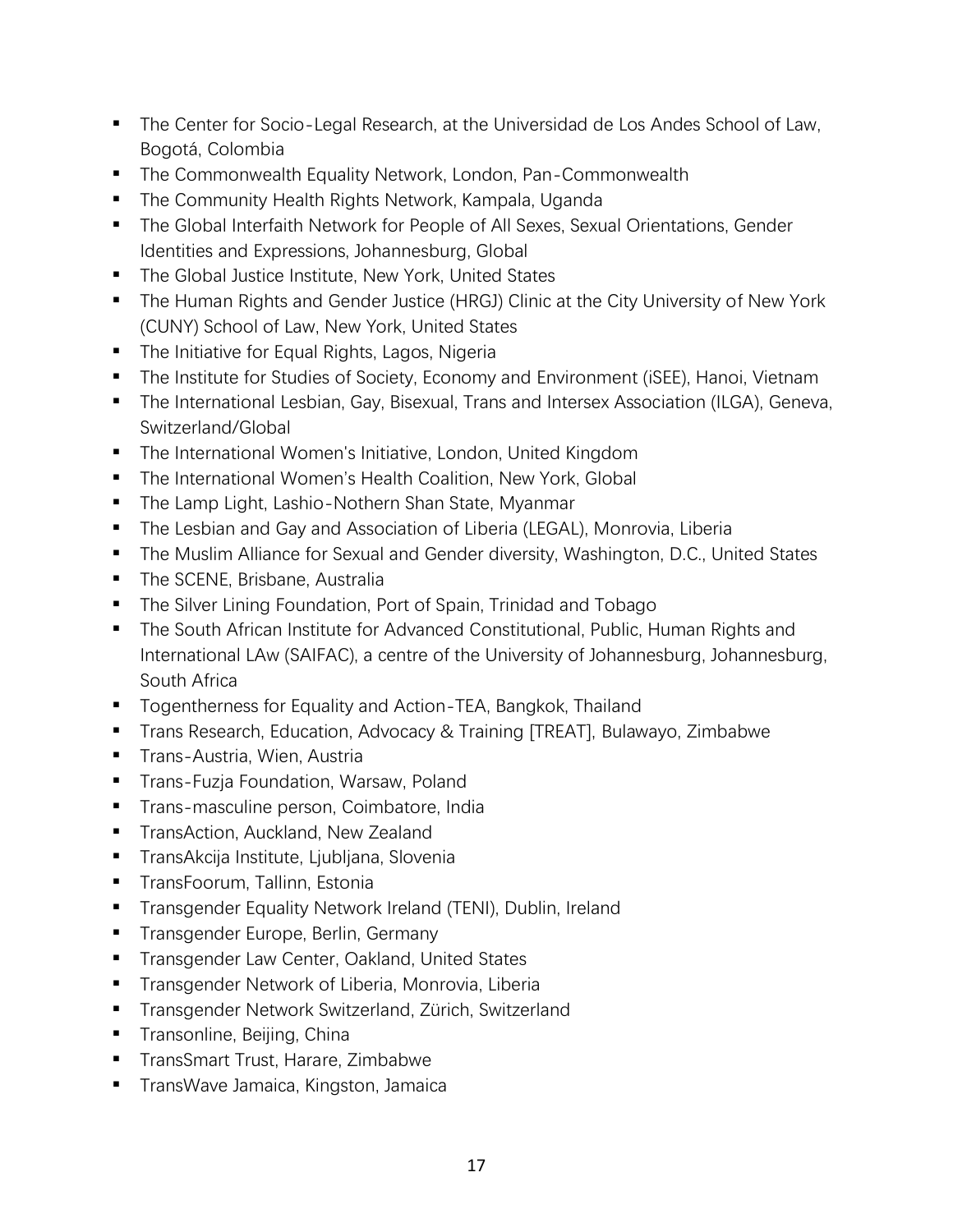- TransX, Vienna, Austria
- Tranz Network Uganda Limited, Kampala, Uganda
- **Triangle Project, Cape Town, South Africa**
- **UCTRANS Network, Global**
- Uganda Network on Law, Ethics HIV& AIDS (UGANET), Kampala, Uganda/East Africa
- UK Lesbian and Gay Immigration Group, London, United Kingdom
- UNAMID, Elfasher, Sudan
- UNESCO, San Jose, Costa Rica
- Union de l'Action Féministe, Meknès, Morocco
- UNION SINDICAL DE EMCALI USE, Cali, Colombia
- United and Strong Inc., Castries, Saint Lucia
- United Belize Advocacy Movement, Belize, Belize
- Uniting Network, Sydney, Australia
- Universidad del Pacífico, Lima, Peru
- Universidad Externado de Colombia, Bogotá, Colombia
- Université de Montréal, Montréal, Canada
- Urban Morgan Institute for Human Rights, Cincinnati, United States
- Urgent Action Fund, New York, United States
- Urgent Action Fund for Women's Human Rights, New York and Oakland, Global
- Urgent Action Fund-Latin America and the Caribbean, Bogotá, Latin America and the Caribbean
- US Human Rights Network, Atlanta, United States
- **•** UTOPIA BXL, Brussels, Belgium
- **·** UTSOPI, Brussels, Belgium
- Venezuela Diversa, Venezuela, Venezuela
- VIKA, Melbourne, Australia
- Vikalp (women's Group), Vadodara, India
- Voice of Women Organization, Herat, Afghanistan
- Voices of Women in Western Kenya, Kisumu-Nyanza, Kenya
- Voluntary Health Association of Punjab, Chandigarh, India
- WECF International, Utrecht, Netherlands
- White Ribbon Australia, North Sydney, Australia
- White Ribbon Canada, Toronto, Canada
- Wimen entrepreneur and Enviromental Links, Momrovis, Lineria
- WIN, Washington, D.C., United States
- WO=MEN Dutch Gender Platform, Den Haag, Netherlands
- Women and Media Collective, Colombo, Sri Lanka
- Women Enabled International, Washington, D.C., Global
- Women for Women's Human Rights New Ways, Istanbul, Turkey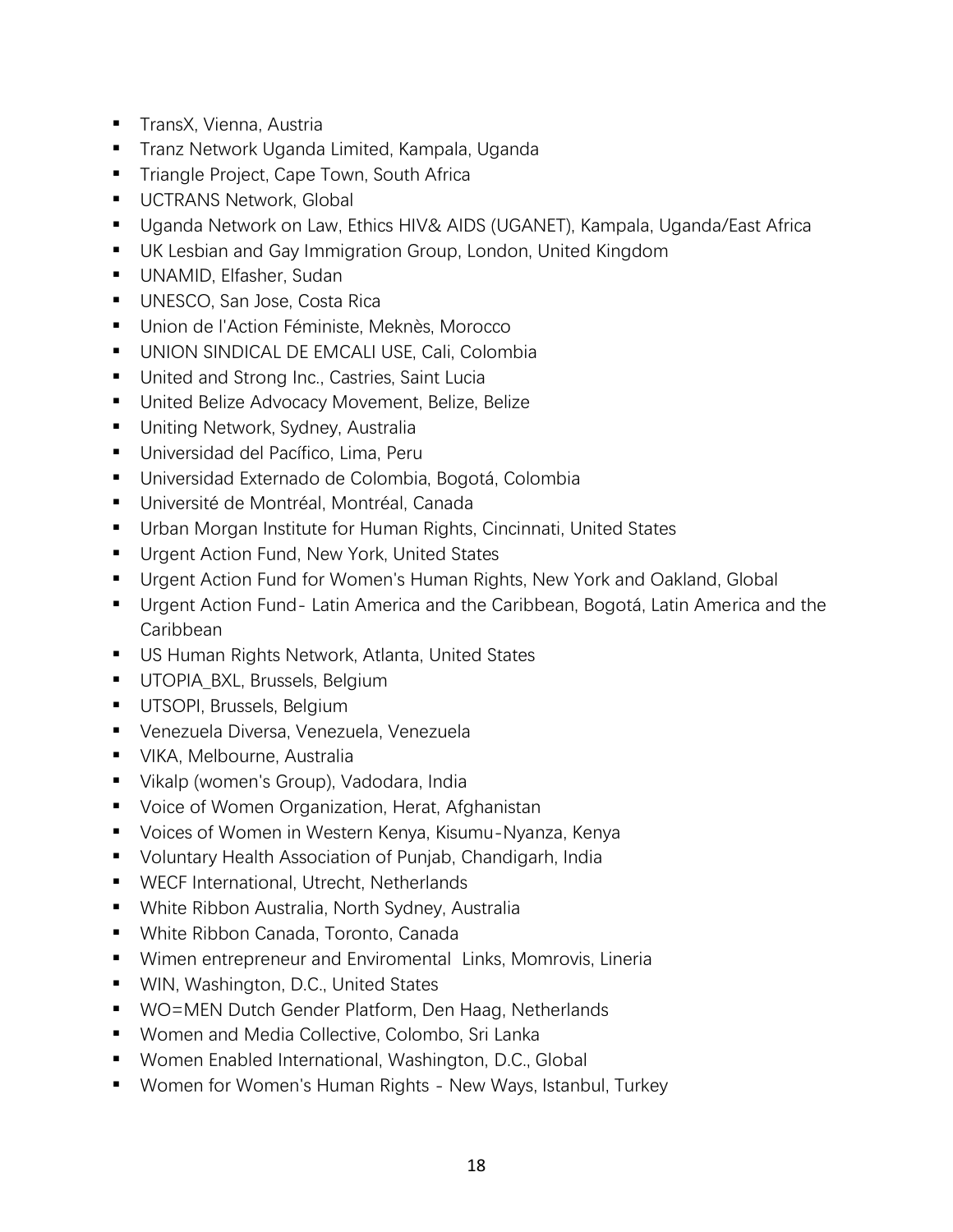- Women's Council in Denmark Kvinderådet, Copenhagen, Denmark
- Women's Empowerment for Change, Kingston, Jamaica
- women's enews, New York, United States
- Women's Federation for World Peace, Australia, Melbourne, Australia
- Women's Global Network for Reproductive Rights, Manila, Tanzania
- Women's Health and Equal Rights Initiative, Abuja FCT, Nigeria
- Women's Initiatives for Gender Justice, The Hague, The Netherlands
- Women's International League for Peace and Freedom (WILPF) Afghanistan Section, Kabul, Afghanistan
- Women's International League for Peace and Freedom (WILPF) Australia, Canberra, Australia
- Women's International League for Peace and Freedom (WILPF) Cameroon, Douala, Cameroon
- Women's International League for Peace and Freedom (WILPF) Chad, N'djamena, Chad
- Women's International League for Peace and Freedom (WILPF) Ghana Section, Accra, Ghana
- Women's International League for Peace and Freedom (WILPF) Lebanon, Lebanon, MENA
- Women's International League for Peace and Freedom (WILPF) Nigeria, Enugu, Nigeria
- Women's International League for Peace and Freedom (WILPF) Pakistan, Islamabad, Pakistan
- Women's International League for Peace and Freedom (WILPF) Philippine Section, **Philippines**
- Women's International League for Peace and Freedom (WILPF) Swedish section, Stockholm, Sweden
- Women's Refugee Commission, New York, United States
- Women's Rights Centre, Paramaribo, Suriname
- Women's Solidarity fund, Oxford, United Kingdom
- Women's Environment and Development Organization, New York, United States
- Women's International League for Peace and Freedom Aotearoa New Zealand, Auckland, New Zealand
- Women's Link Worldwide, Bogota, Madrid, Colombia and Spain
- Womens Federation for World Peace, Melbourne, Australia
- Womens International League for Peace and Freedom, Geneva and New York, International
- Woodhull Freedom Foundation, Washington, D.C., United States
- World Association for Medical Sexology, Caracas, Venezuela-Latin America and Europe
- World Association for Sexual Health, Minneapolis, United States
- XY Spectrum, Belgrade, Serbia